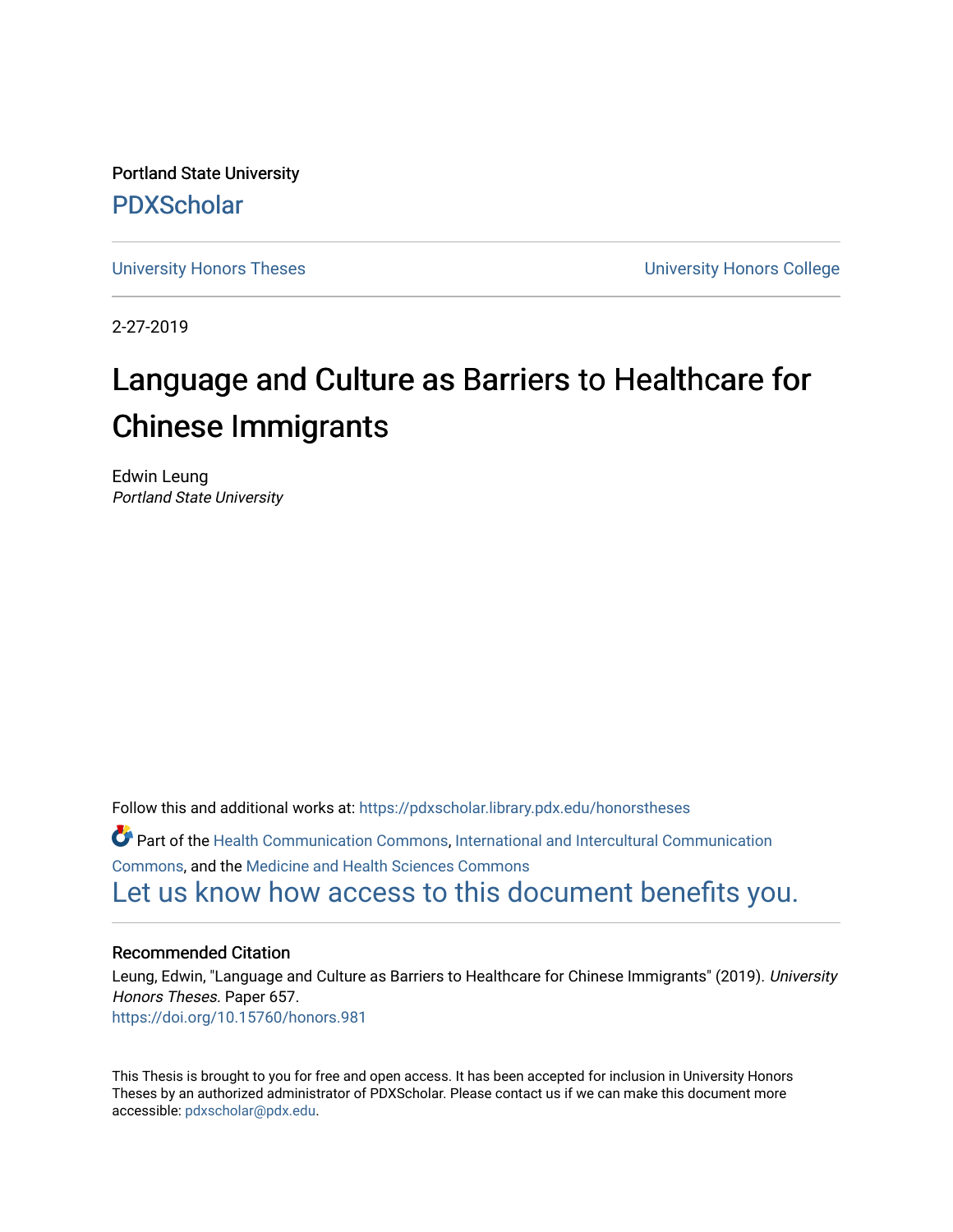Language and Culture as Barriers to Healthcare for Chinese Immigrants

By

Edwin Leung

An undergraduate honors thesis submitted in partial fulfillment of the

requirements for the degree of

Bachelor of Science

In

University Honors

And

Health Studies: Community Health

Thesis Advisor

Junghee Lee, Ph.D.

Portland State University

2019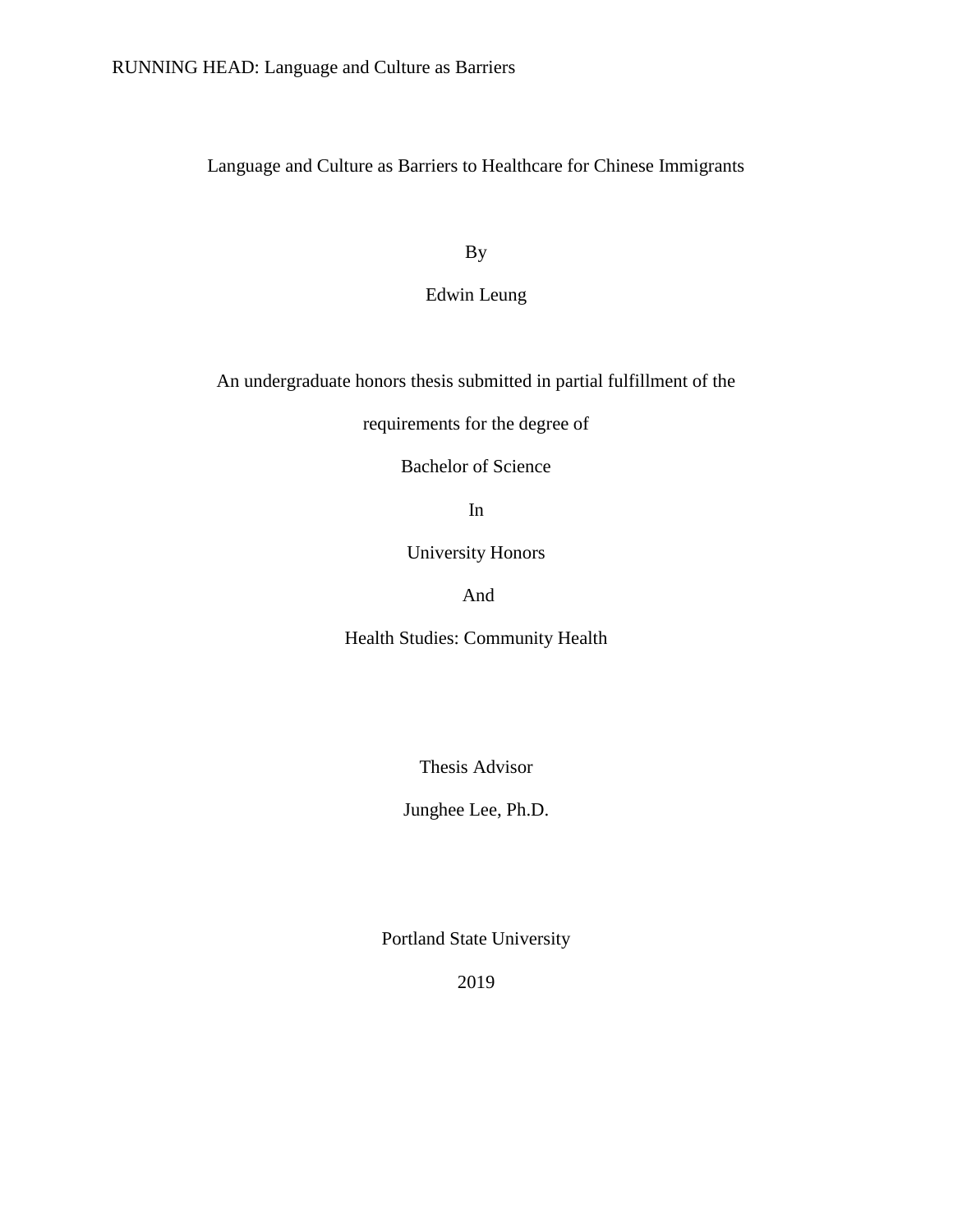### **TABLE OF CONTENTS**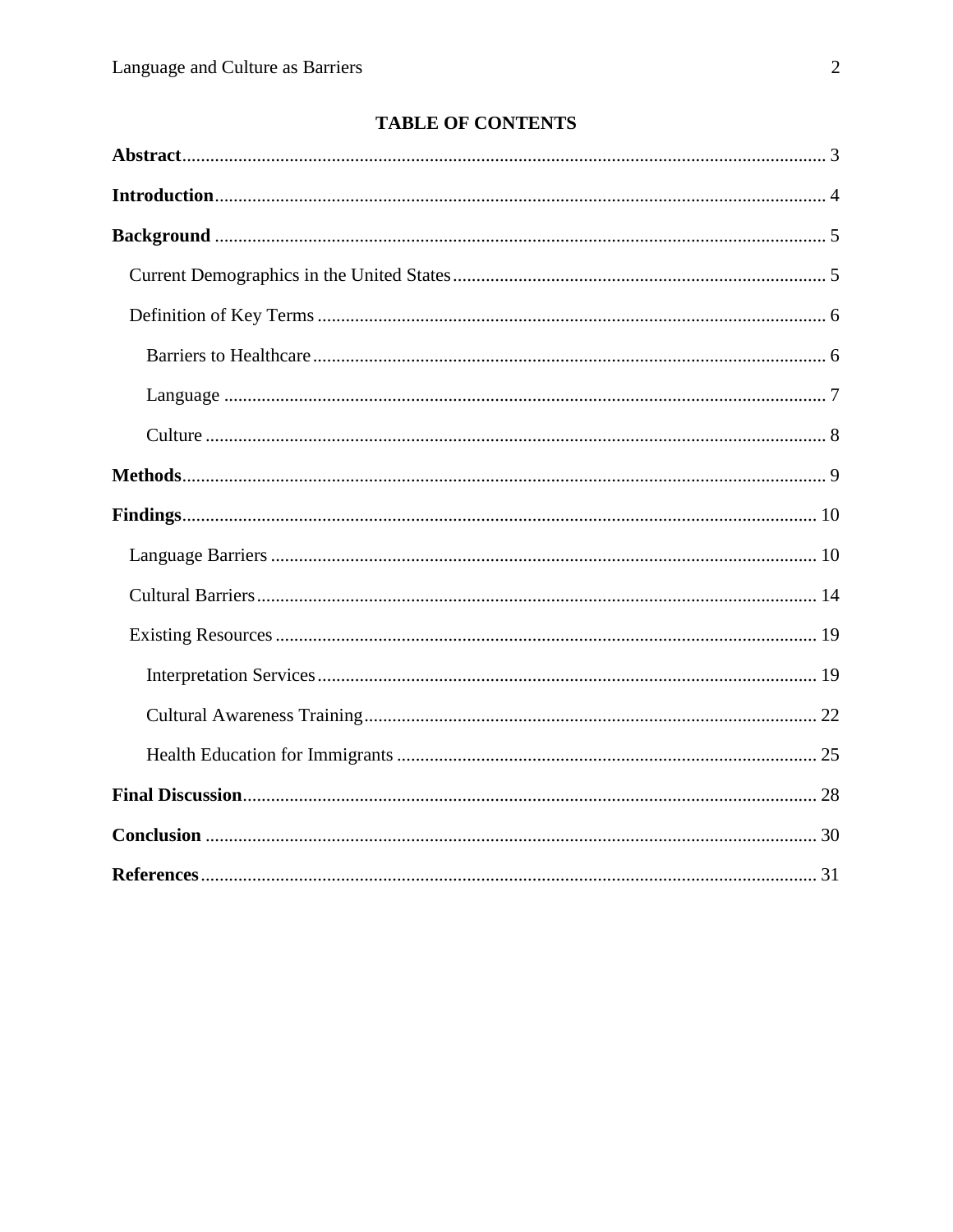#### **Abstract**

<span id="page-3-0"></span>Immigrants and their descendants are projected to account for 88 percent of United States population growth through 2065. Currently, immigrants make up for about 13.5 percent of the US population. In addition, 65.5 million Americans speak a language other than English at home. Language and culture are the two most significant barriers faced by immigrants seeking health care. These barriers have a significant impact on immigrants' ability to receive quality care, make them more vulnerable to poor health outcomes. Many resources exist to help immigrants with various needs including health care. However, more effort is needed to strengthen the resources that are aimed to address and alleviate language and cultural barriers in the health care system.

This thesis reviews scholarly literature in order to provide a better understanding of the impact of language and cultural barriers on the health care seeking experiences of older Chinese immigrants, evaluate the efficacy of existing tools and services designed to address these issues, and proposes ways to improve these existing resources in order to build a better experience for all immigrants seeking health care.

*Key Words*: Barriers, Healthcare, Language, Culture, Immigrants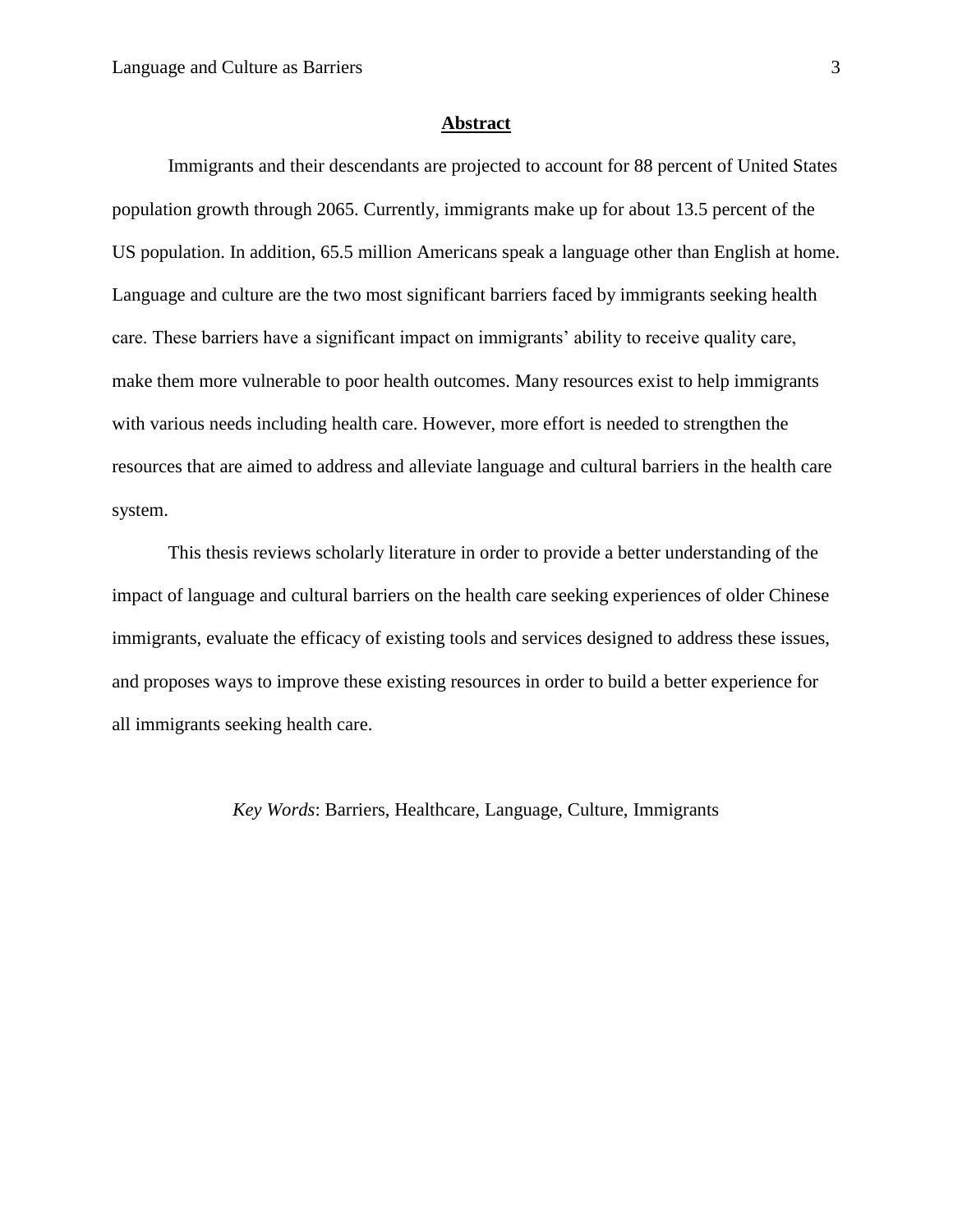## **Language and Culture as Barriers to Healthcare for Chinese Immigrants Introduction**

<span id="page-4-0"></span>In the field of health care, the term "accessibility" encompasses many factors. As defined by the World Health Organization, "accessibility" is the "availability of good health services within reasonable reach of those who need them and of opening hours, appointment systems and other aspects of service organization and delivery that allow people to obtain the services when they need them" (World Health Organization, 2018). Accessibility is not limited to physical location. Many other factors influence accessibility to health care. These include but are not limited to the affordability of care and the ability to overcome language and cultural barriers.

The Portland area has a rapidly growing immigrant population. According to data from the Department of Homeland Security, more Asian immigrants are receiving green cards and naturalizations than residents from any other part of the world in 2013 (Hernandez, 2015). In particular, there is a significant population of "older" immigrants, immigrants who have been settled in the United States for a longer period of time, but still have a limited ability to adapt. In regard to health care, language and cultural differences are the two most common barriers faced by immigrants. Understanding the impact of language and cultural barriers in the experiences of immigrants in health care is important in order to determine the best ways to improve existing resources to better address disparities related to language and culture.

This review of scholarly literature will provide a better understanding of the impact of language and cultural barriers on the health care seeking experiences of older Chinese immigrants. In addition, this review will also evaluate the efficacy of existing tools and services designed to address these issues and propose ways to improve these existing resources.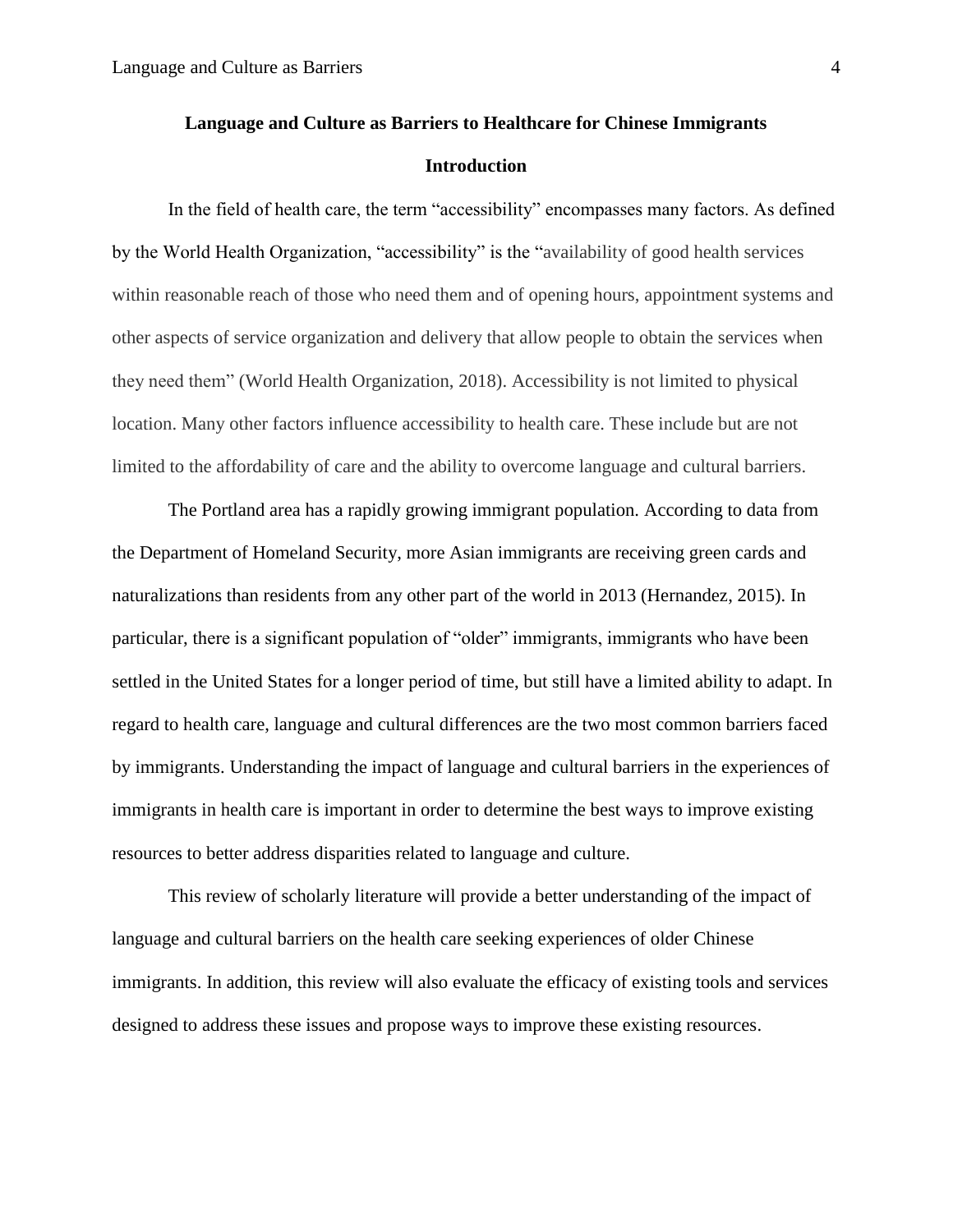#### **Background**

#### <span id="page-5-1"></span><span id="page-5-0"></span>**Current Demographics in the United States**

The United States has a larger, more diverse immigrant population than any other country in the world (López, Bialik, & Radford, 2018). The number of immigrants in the US has more than quadrupled since immigration laws changed in 1965 (López et al., 2018). As of 2016, the foreign-born population of the US has reached a record 43.7 million. Currently, immigrants account for 13.5 percent of the United States population. Foreign-born immigrants and their descendants are projected to account for 88 percent of U.S. population growth through 2065 (López et al., 2018).

Current estimates state that about 76 percent of immigrants in the US are in the country legally – as naturalized citizens, lawful permanent residents, or temporary lawful residents (López et al., 2018). In general, 27 percent of immigrants in the US originated from South and East Asia. This share is equal to that of Mexico. In addition, China and India, and the Philippines are the second, third and fourth of the top five birth countries for US immigrants according to estimates from the Pew Research Center with the top birth country being Mexico (López et al., 2018). According to the U.S. Census Bureau, a record 65.5 million Americans aged 5 years and older spoke a language other than English at home in 2016 (Camarota & Zeigler, 2017). Immigrants are generally identified as a "vulnerable population" in terms of health outcomes. Language and cultural barriers can contribute to outcomes such as missed appointments, misdiagnosis of health conditions, and delayed or wrongly administered treatment, ("Access to Healthcare, 2017). This, in turn, can cause further health issues in patients that were preventable in the first place.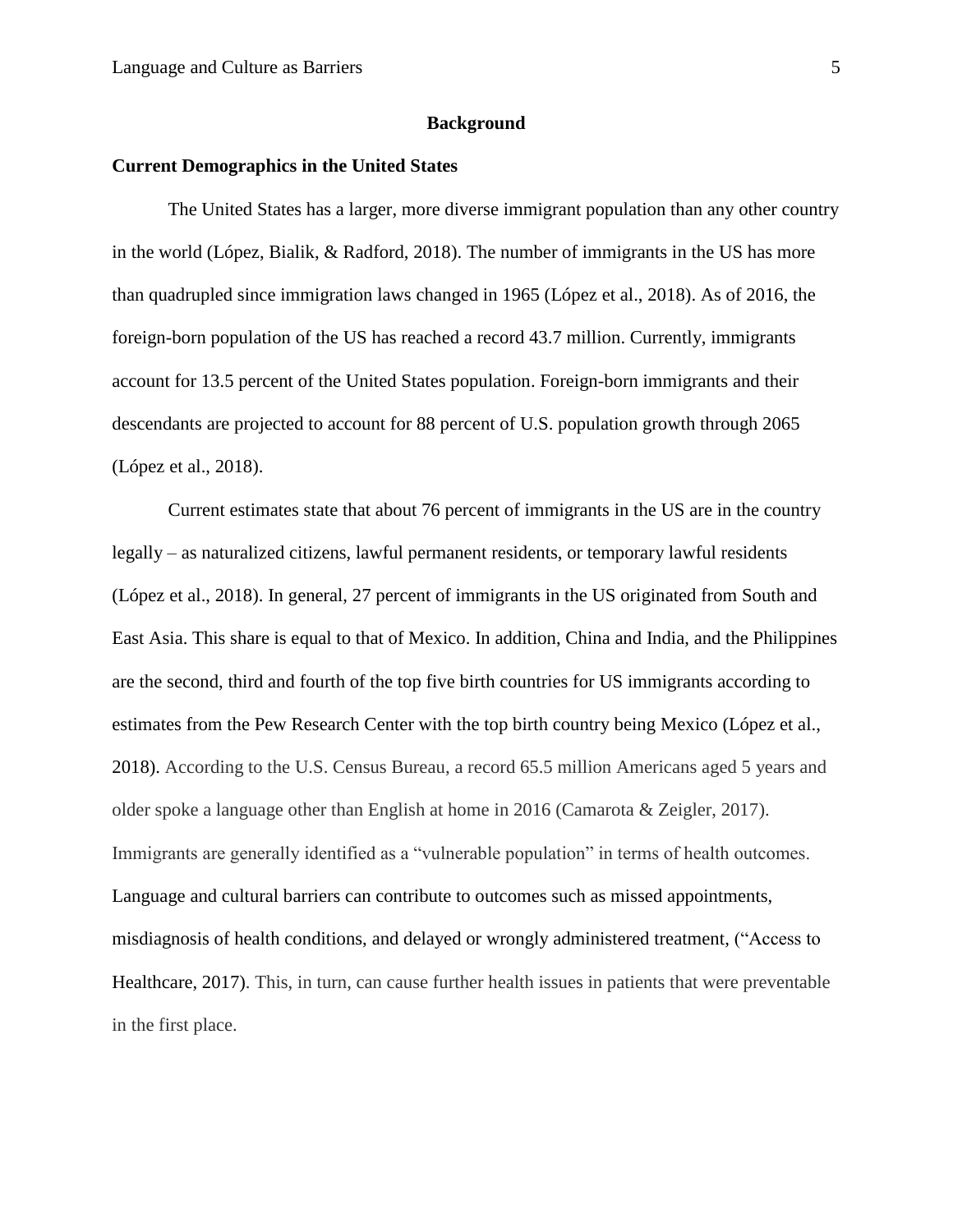#### <span id="page-6-0"></span>**Definition of Key Terms**

<span id="page-6-1"></span>**Barriers to Healthcare.** A "barrier" is generally defined as any obstacle that prevents movement or access. One of the primary goals in the field of Public Health is to identify barriers that prevent people from living healthy lives and find ways to break down these barriers. Much like physical barriers such as walls and doors are meant to prevent access to a certain geographical space (i.e.. a building), barriers to health care prevent access to resources that help people live healthy lives. According to Healthy People 2020, barriers to health care can include: high cost of care, lack of insurance coverage, lack of availability of resources, and lack of culturally competent care ("Access to Healthcare", 2017).

Barriers can also come from social factors such as race, age, socioeconomic status, and residential location ("Access to Healthcare", 2017). These social barriers make immigrants a particularly vulnerable population. While there are resources designed to help alleviate these barriers, they often vary in effectiveness. Thus, because the immigrant population of the United States is continually growing and changing, existing resources must also change in order to adapt effectively.

Lack of access to health services and resources can lead to unmet health care needs, delayed diagnosis and treatment of health conditions, inability to receive preventative care, financial burdens, and the onset of preventable health conditions ("Access to Healthcare", 2017). This makes populations vulnerable to poor health outcomes. Healthy People 2020 aims to address barriers to health care in order to improve access to quality health care and promote a better quality of life.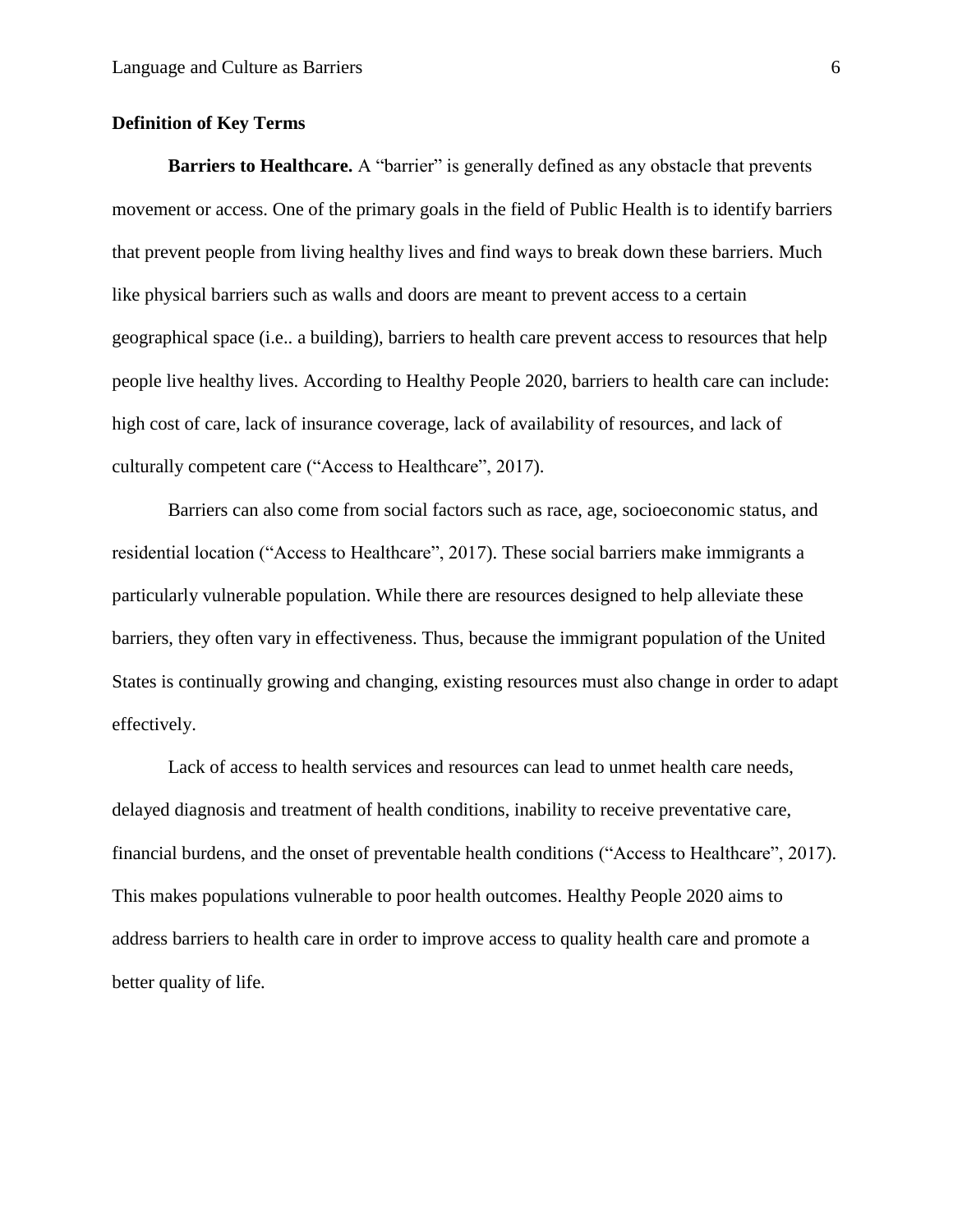<span id="page-7-0"></span>**Language.** Language can be defined as any method of human communication, both spoken and written. Proper communication is the most important element of the interaction between patients and health care providers. A language barrier occurs when two or more individuals are unable to communicate properly because they do not speak or read the same language. The ability to communicate properly is vital for the providers to make correct diagnoses and give correct treatments.

Proper communication is also vital for patients to ensure that they receive the correct information and take the correct actions for their health needs. Improper communication, down to a single word, can lead to many unintended consequences both for the provider and the patient. This can worsen already existing health conditions, increase the risk of preventable health conditions, or cause necessary anxiety for patients and their families. This applies to the presentation of both spoken and written information.

<span id="page-7-1"></span>In providing health care, providers and other health professionals must constantly ponder the best ways in which to present information to the populations that they are attempting to reach ("Health Literacy", 2018). Various studies have shown that patients cannot be blamed for misunderstanding information that has not been made clear to them ("Health Literacy", 2018). In addition, although it may appear that patients understand what has been presented to them, they may be reluctant to ask for clarification or express that they do not understand ("Health Literacy", 2018). In other words, it is the responsibility of the provider to ensure that the information is presented in a way that the patient will understand. Therefore, it is important for providers to have the ability to find methods of resolving language related barriers to the best of their ability in order to ensure that every patient receives the best care.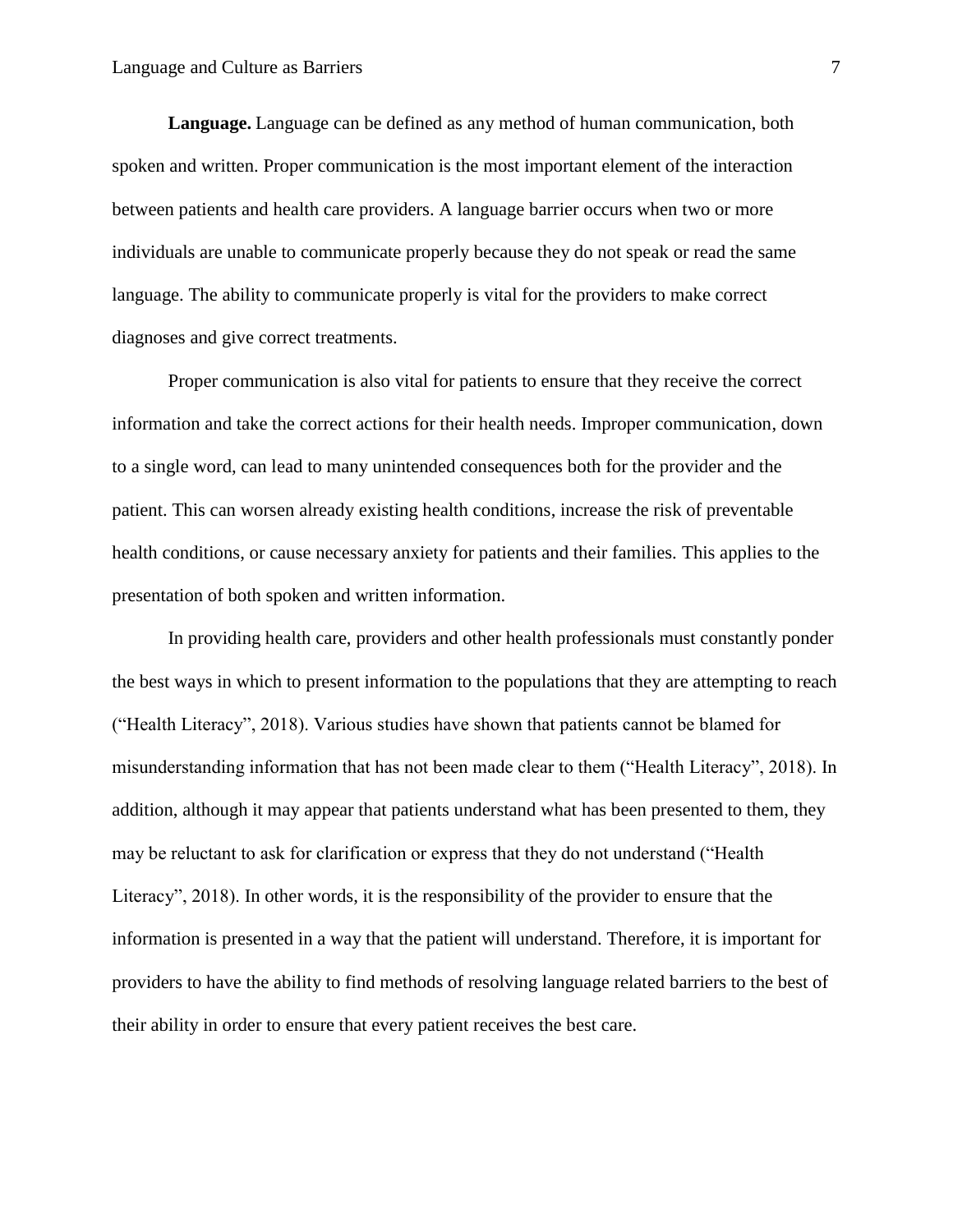**Culture.** Culture is a complex concept. In general, it encompasses the social norms and shared beliefs of a people group. There are many elements to culture, all of which have a profound influence on how a group of people live their lives. Elements can include social customs, ways of communication, religious beliefs, and personal values. A cultural barrier occurs when difference in cultural beliefs prevent two or more individuals from being included in one another's social interactions.

For some people groups, preserving a culture that has thrived for multiples generations is a very crucial element of being a part of that group. Asian culture, for example, holds a high regard for passing down customs, religious beliefs, and personal values from generation to generation as a means of maintaining the close-knit structure of the family. Thus, elders are almost always highly respected in a family regardless of any conflicts within younger generations.

Strong adherence to cultural values can have a significant influence on how a person chooses to live their life. The strongest influence is often tied to the personal views of health care. Many cultures have differing views of modern health care practices, especially anything originating from Western culture. Healthcare providers approaching patients from non-Western cultures must constantly be aware that some foreign culture may be more open than others. "The customer is always right" is a common expression in consumer-based fields. In situations where conflicts with cultural values can occur, providers must keep this phrase in mind and remember that the decision to seek care ultimately falls on the patient. In short, providing quality health care should mean that the provider is able to respect the cultural values of their patients and also be able to find the treatment that will be the most beneficial to them.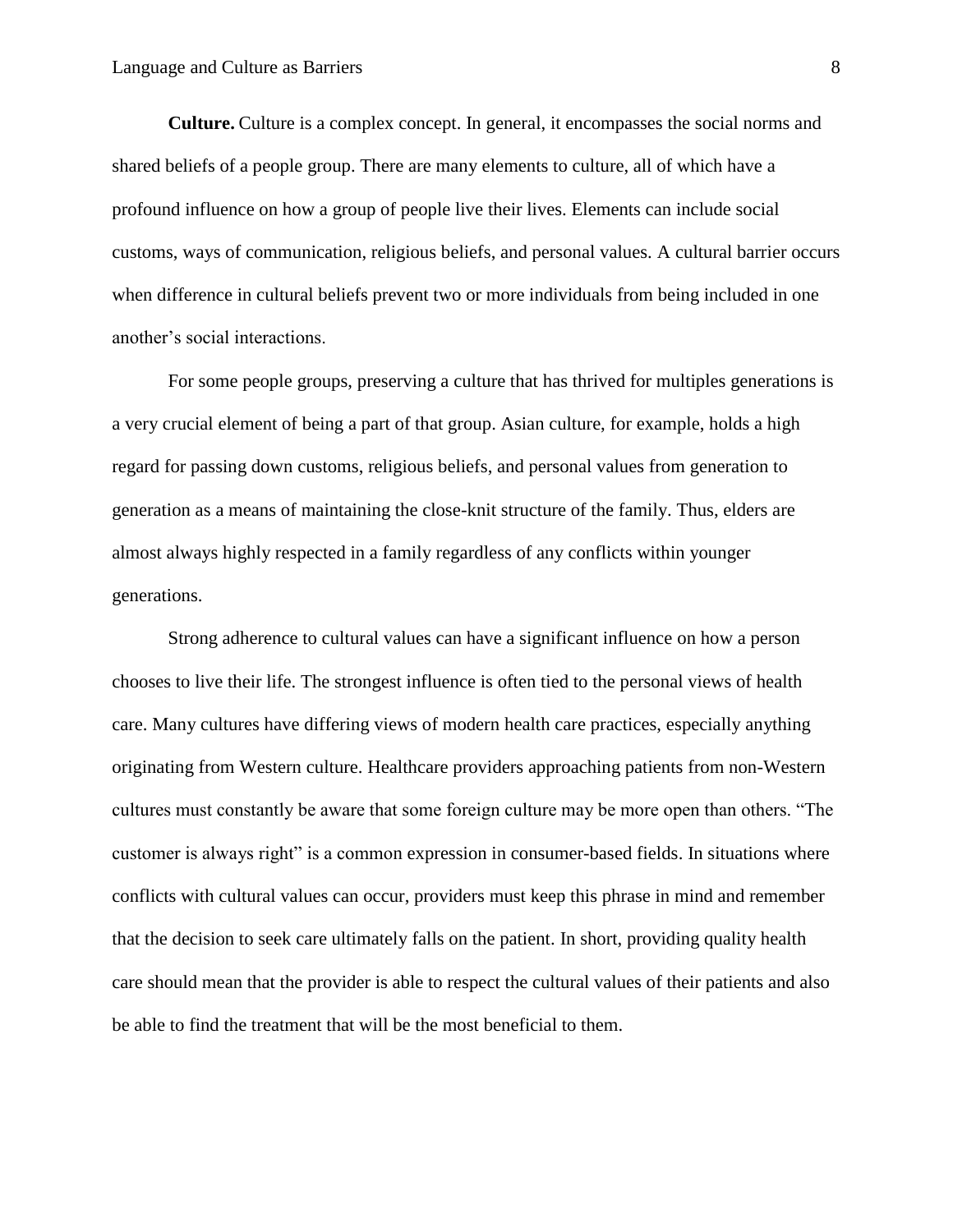#### **Methods**

<span id="page-9-0"></span>For this thesis, a review of existing scholarly literature regarding language and cultural barriers in health care was conducted using articles compiled from online databases. Over period of three months, searches were conducted on online databases including the Portland State University library, the PubMed online database, and Google Scholar. The primary search terms used were "language barriers", "culture", "healthcare", "Chinese", and "immigrants". Variations of these terms were also used in order to ensure that the search yielded an adequate number of results. A total of 21 research articles from peer-reviewed journals were selected based on five general criteria:

- 1. The authors come from healthcare-related fields of study (i.e. medicine, social work, etc.)
- 2. The articles directly reference language and/or culture as barriers to healthcare
- 3. The research population is primarily immigrants, preferably of Asian origin or health professionals who work with immigrants
- 4. The study does not yield inconclusive results (but can propose additional research)
- 5. The article was first published between 2000 and 2018

The following literature review will be divided into three main sections focusing separately on an analysis of language barriers, an analysis of cultural barriers, and an evaluation of existing resources. The review of existing resources will focus on interpretation services, cultural awareness training for providers, and health education for immigrants. The review will conclude with recommendations for improving existing resources and suggestions for additional research.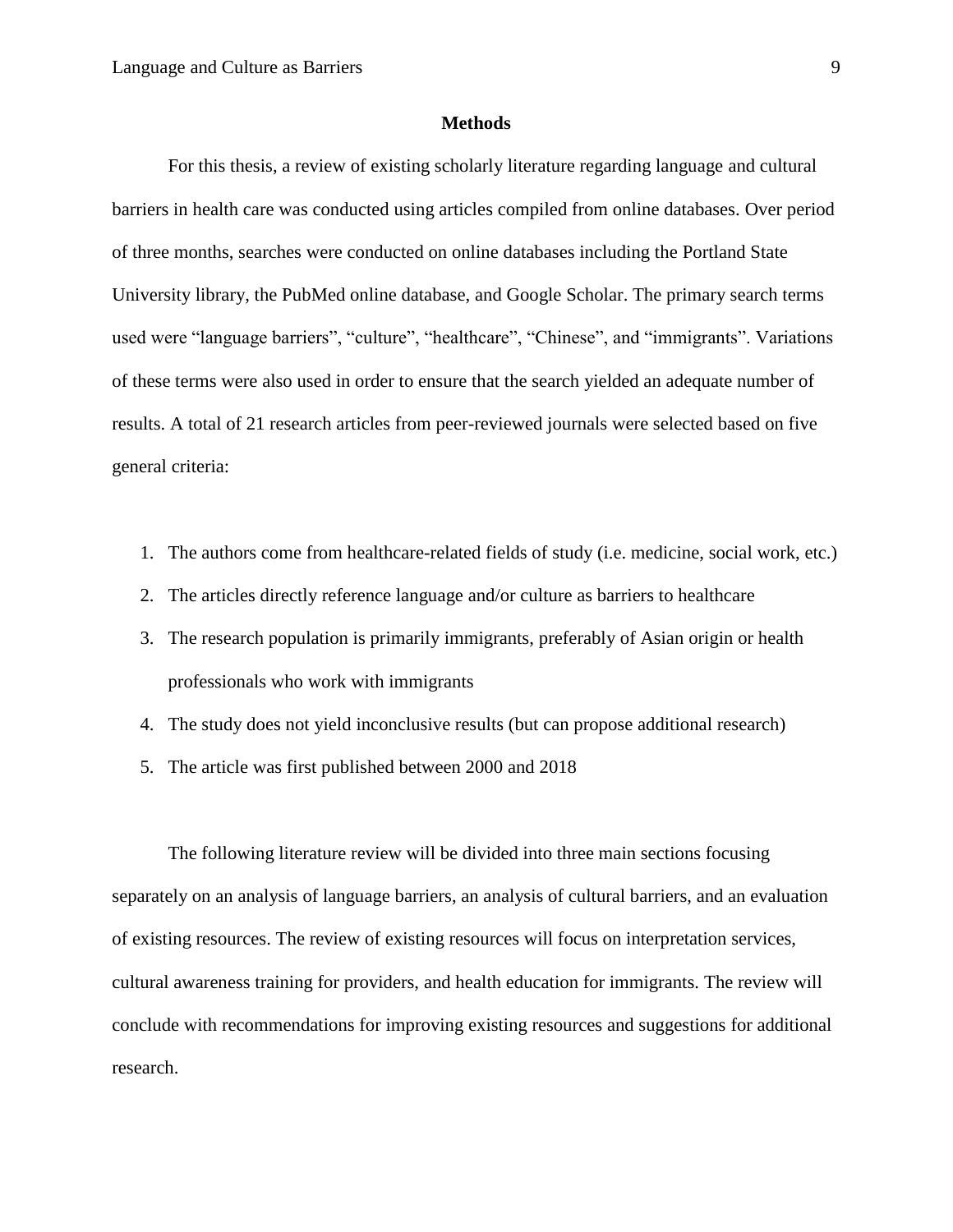#### **Findings**

#### <span id="page-10-1"></span><span id="page-10-0"></span>**Language Barriers**

It is widely agreed upon that language barriers are a major ongoing concern in health care. As previously mentioned, a significant population of Americans speak a language other than English at home. A variety of research has been conducted to assess the impact that language barriers have on the health care seeking experience.

Some research has indicated that patients are very aware of the potential consequences of language barriers on their health care experience. A 2003 study based in Massachusetts investigated factors that contribute to quality of care for Chinese- and Vietnamese-American immigrants with limited proficiency in English. The study consisted of interviews with subjects in focused group using translated questionnaires. One theme found was that patients had concerns over whether interpreters were communicating their symptoms and questions accurately and preferred that interpreters "translate word-for-word" (Ngo-Metzger et al., 2003). One Chinese patient was quoted as questioning why "the doctor speaks so much" but the interpreter would say "only a few words". On the other hand, the study also found that patients have a high respect for professional interpreters, expressing that they prefer professionals over family members. These results seem to indicate that while interpreters are a valued asset for both patients and providers, there may be a need to reevaluate training practices in order to ensure that all patients and providers have the same quality of service when working with interpreters.

In another study from 2016 involving Korean immigrants, many patients reported that although they had some proficiency in English, they had difficulty understanding complicated terminology, which made them anxious about seeking care (Jang, 2016). Thus, the patients preferred to see Korean providers (Jang, 2016). Patients also reported having difficulty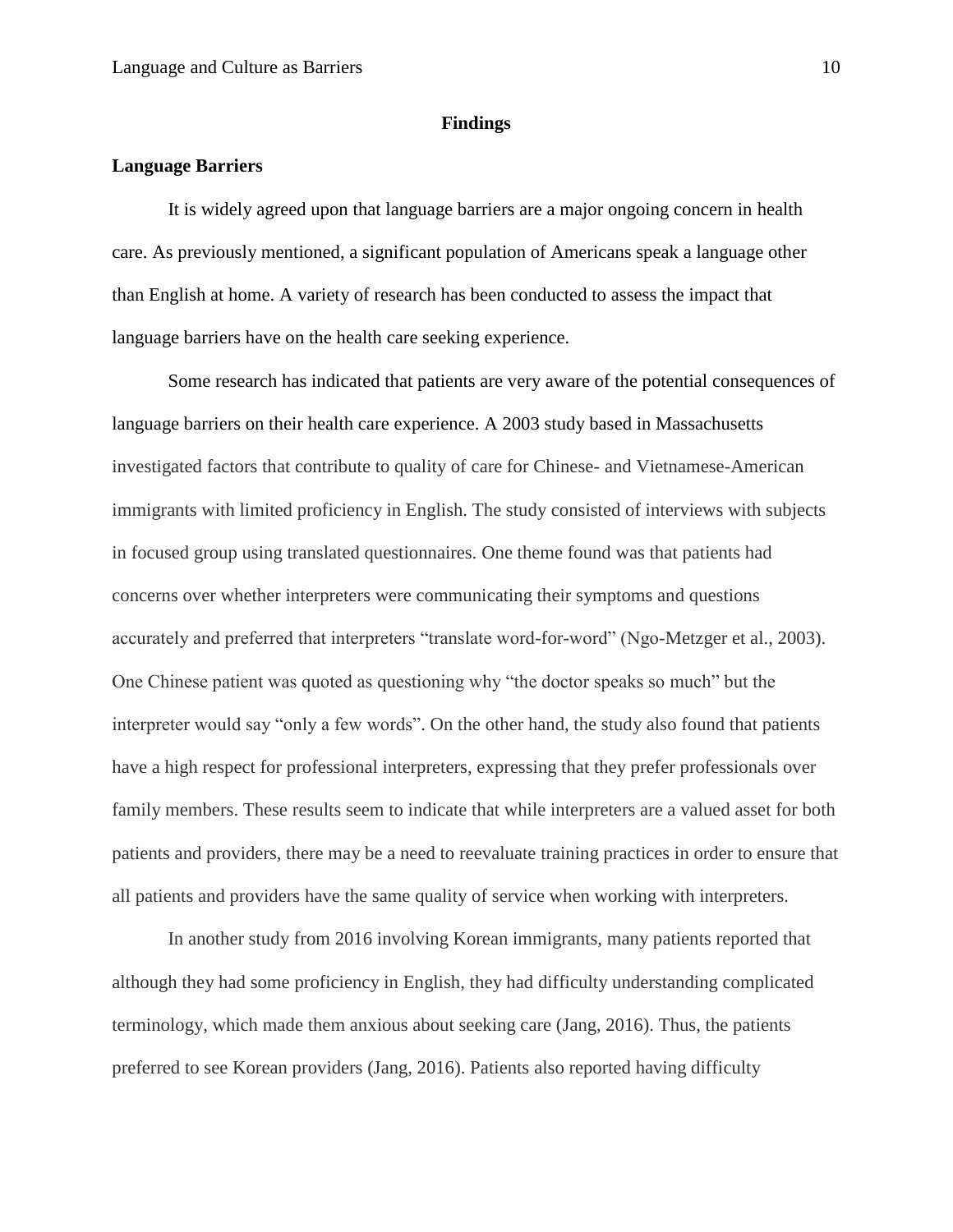describing their symptoms properly. In particular, they stated that they did not know enough English adjectives too accurately describe their pain (Jang, 2016).

The article highlights a specific example of this in a middle-aged employee at a Korean community center. The patient stated that they knew many adjectives in Korean to describe pain and other symptoms, but many Korean words and phrases used to describe pain and other symptoms do not have direct. He later went on to say that he only knew one word – pain – to describe his discomfort in English and has difficulty elaborating for American doctors (Jang, 2016). Therefore, he preferred to either see Korean doctors, who understood his Korean expressions, or return to Korea for medical care. This case shows that language barriers can exist in various levels of difficulty and even those with fairly good proficiency in English can encounter barriers in seeking health care.

There is also research suggesting that language barriers can affect patients' perception of their personal health. A 2016 study based in California examined the association between healthcare communication barriers and self-rated health status. The participants were 725 Chinese Americans aged of 50 to 75.67 percent of the subject reported that they spoke English poorly or not at all. 37 percent reported that they almost always needed assistance to read health information. The study found that poor spoken English proficiency and low health literacy were significantly associated with low self-ratings of health (Tsoh et al., 2016). The study also stated that communication barriers were directly associated with health status among elderly Chinese immigrants (Tsoh et al., 2016). Overall, this study shows that the impact language barriers stretches beyond the interactions between patients and providers to patients' health status. It also shows the importance of addressing both spoken and written communication barriers in order to provide the best health care for immigrant patients.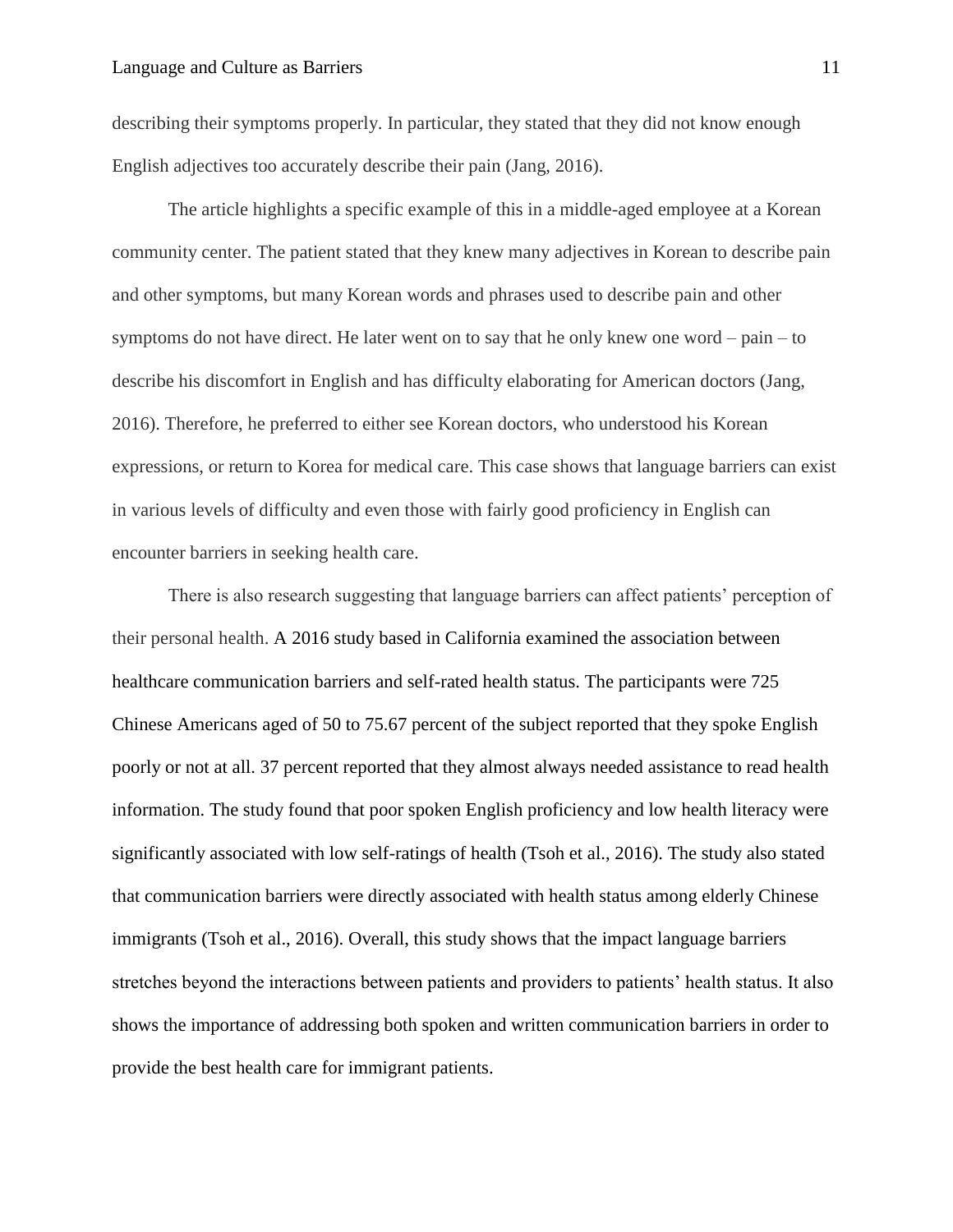In addition, language barriers can have more specific effects in certain areas of health care. For example, A 2014 study based in London reviewed current literature on the improvement of access to mental health care for immigrants. In assessing language barriers, the review found studies of European mental health practitioners indicating that language barriers were a "major hinderance" to their ability to assess symptoms, establish diagnoses, and build relationships with immigrant patients (Giacco, Matanov, & Priebe, 2014). The review also found a study stating that language problems were the most prominent barrier to accessing treatment among Latin-American immigrants in the United States. Patients reported having difficulty expressing their symptoms and needs to English-speaking clinicians and understanding their instructions (Giacco et al., 2014).

Furthermore, the article states that insufficient language skills may also limit accessibility to specific treatments such as psychotherapy. General practitioners in Denmark reported being reluctant to refer immigrant patients to certain treatments due to the lack of bilingual therapists and trained interpreters (Giacco et al., 2014). In general, the article asserts that language barriers create frustrations for both patients and clinicians and have negative effects on therapeutic relationships. The authors make several recommendations for improvement such as better training for staff in cross-cultural interactions, integrating mental health with primary care, and, and more psychoeducational tools with a focus on families.

The impact of language barriers in health care has also been shown to extend beyond just the patient and the provider. A study from the University of Buffalo states that lack of language proficiency can result in role disruptions in Asian American families (Kim & Keefe, 2010). This is due to the fact that children of recent immigrants tend to be more proficient in English than their parents and are often burdened with the task of being the "family translator" when dealing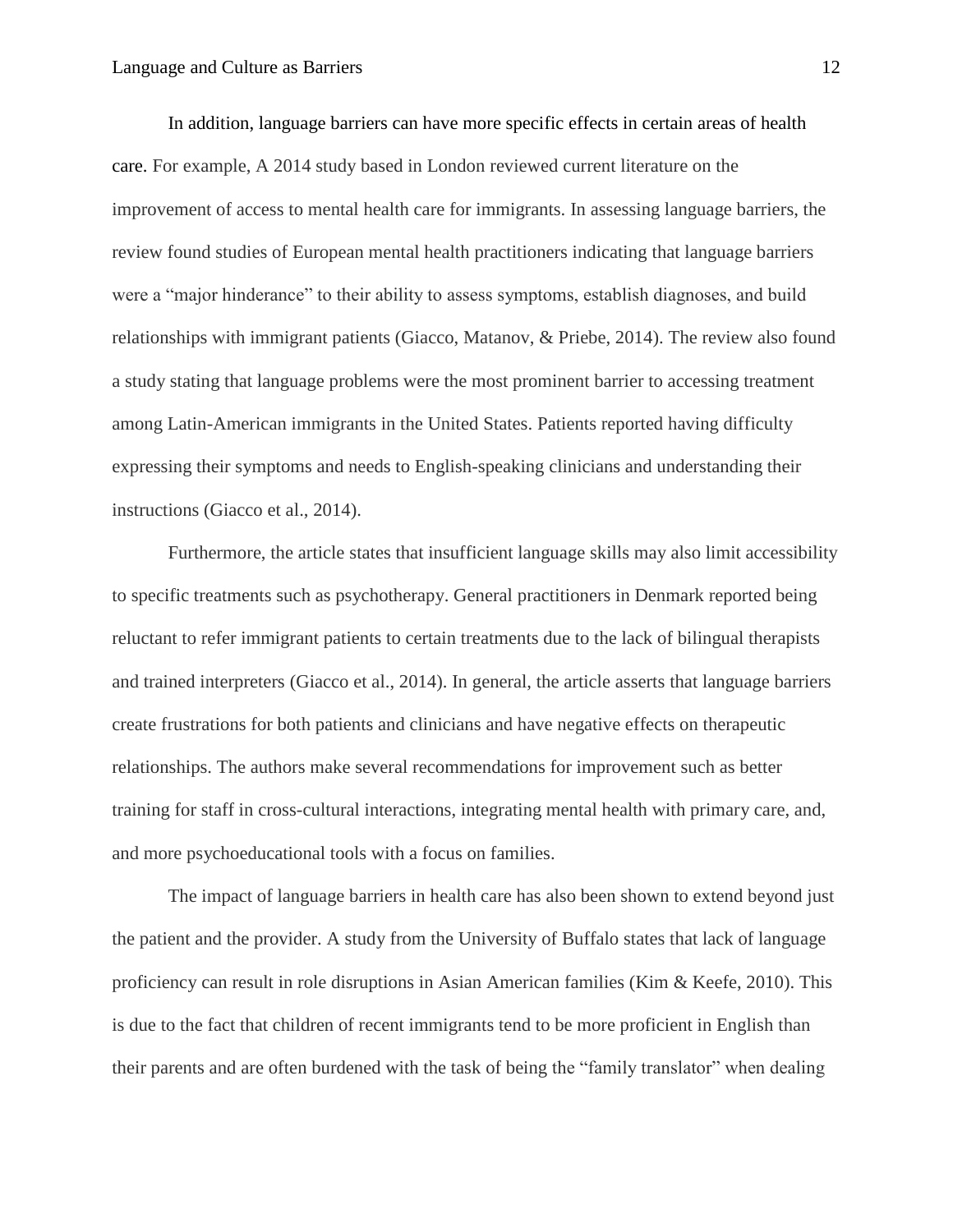with family health matters (Kim & Keefe, 2010). Regardless of his or her level of fluency in English, the child's usual, less dominant role in relation to their elders usually takes priority and makes them uncomfortable with facilitating their family members' health decisions. This can be considered an example of how language and cultural barriers can work in combination to create unique challenges in health care interactions.

Finally, a 2012 study explored the impact of language and communication on both patients and their caretakers. The study focused on 50 Chinese and South Asian immigrant parents from six Canadian oncology centers. One major finding of the study was that the shock of finding out the diagnosis of their children coupled with preexisting language barriers significantly influenced parents' ability to properly participate in discussions about their children's care (Gulati et al., 2012). In addition, parents were very concerned about learning complex medical terms and concepts for the sake of being able to understand their child's treatment process. However, they would often have difficulty finding sources that were accurate and "culturally and linguistically appropriate" (Gulati et al., 2012). Yet, this desire to learn and understand their children's health needs proved to increase parents' confidence and lessen their anxiety (Gulati et al., 2012).

Overall, proper communication is a critical element of the healthcare experience that can significantly affect the outcome of the patient's treatments. Therefore, it is imperative that resources designed to address language barriers take into consideration the roles of every entity involved in the experience including patients, families, doctors, and third-party caretakers. This will ensure that patients with language needs can accurately communicate their needs to providers and receive the correct treatment.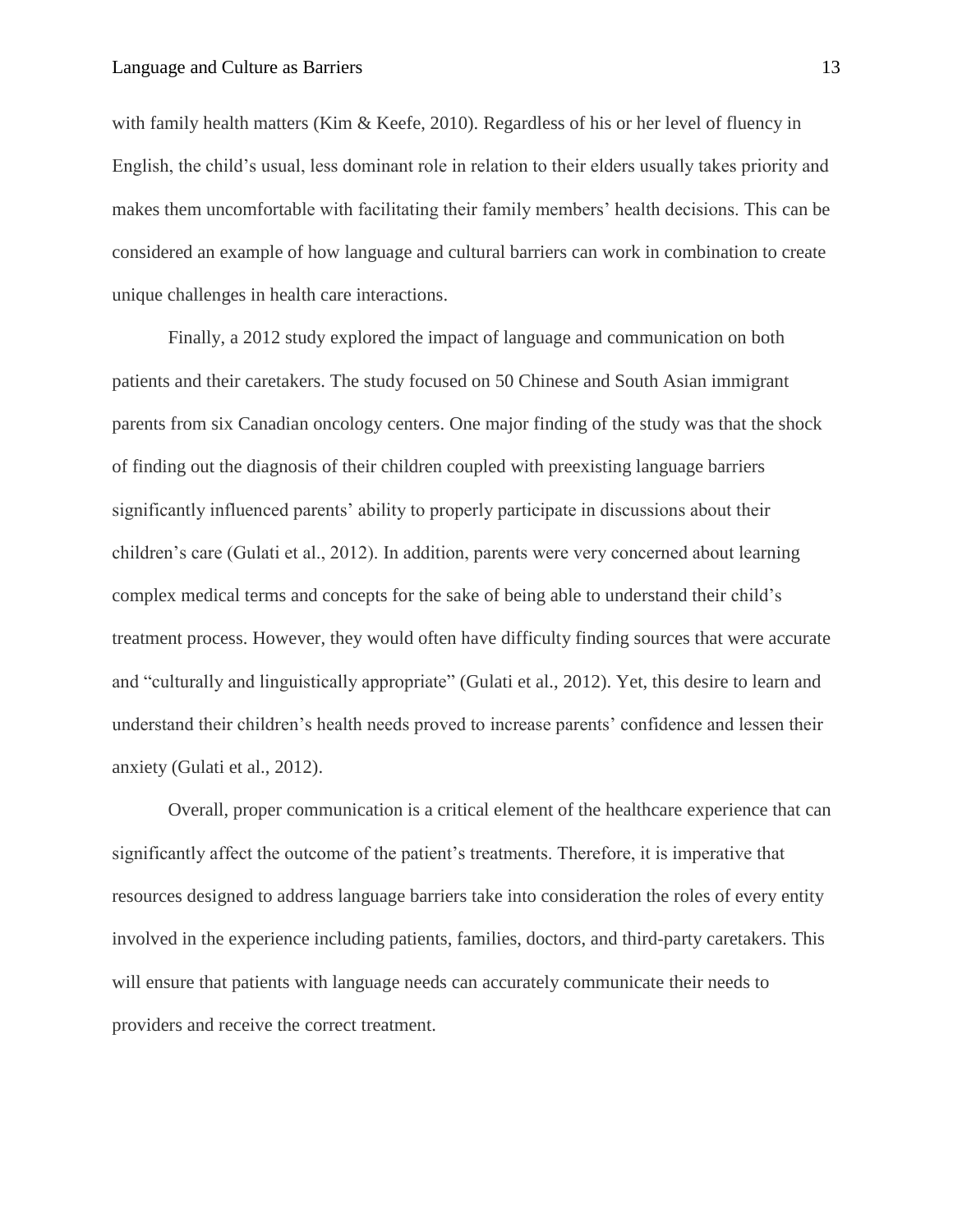#### <span id="page-14-0"></span>**Cultural Barriers**

As culture encompasses many aspects, culture-related barriers can impact the healthcare experience in many different ways. Different cultures can have varying beliefs about health care which can be difficult for providers to reconcile. One major aspect of culture that commonly creates barriers in the healthcare experience is stigma. In general, stigma can be defined as the negative perception associated with particular circumstances, characteristics, or people. As the definition implies, stigma can often originate from strong societal beliefs that influence a negative perception of someone who has a certain characteristic such as an illness.

One general study found that experiencing stigma can have a significant impact on the quality of life of people suffering from chronic illness (Earnshaw & Quinn, 2012). The participants of the study were primarily White females in their early twenties living with varies chronic conditions including diabetes, irritable bowel syndrome and pain disorders (Earnshaw & Quinn, 2012). The study generally found that participants experiencing stigma in healthcare settings were less likely to access care and therefore had a decreased quality of life. In other words, stigma not only impacted their physical health, but their overall quality of life (Earnshaw & Quinn, 2012). The above article does not focus primarily on immigrants as a study population. However, immigrants as a vulnerable population face a significant amount of stigma in their daily lives and this significantly affects their overall health.

In Asian culture, superstitious beliefs about health and how one can change his or her health creates negative stigma around certain types of health issues. In general, because Asian culture holds significant beliefs about one's fortune, having a serious illness is usually seen as a sign of bad luck. One 2014 study found that negative stigma around mental health had an influence on treatment-seeking among Latin-American immigrant patients with conditions such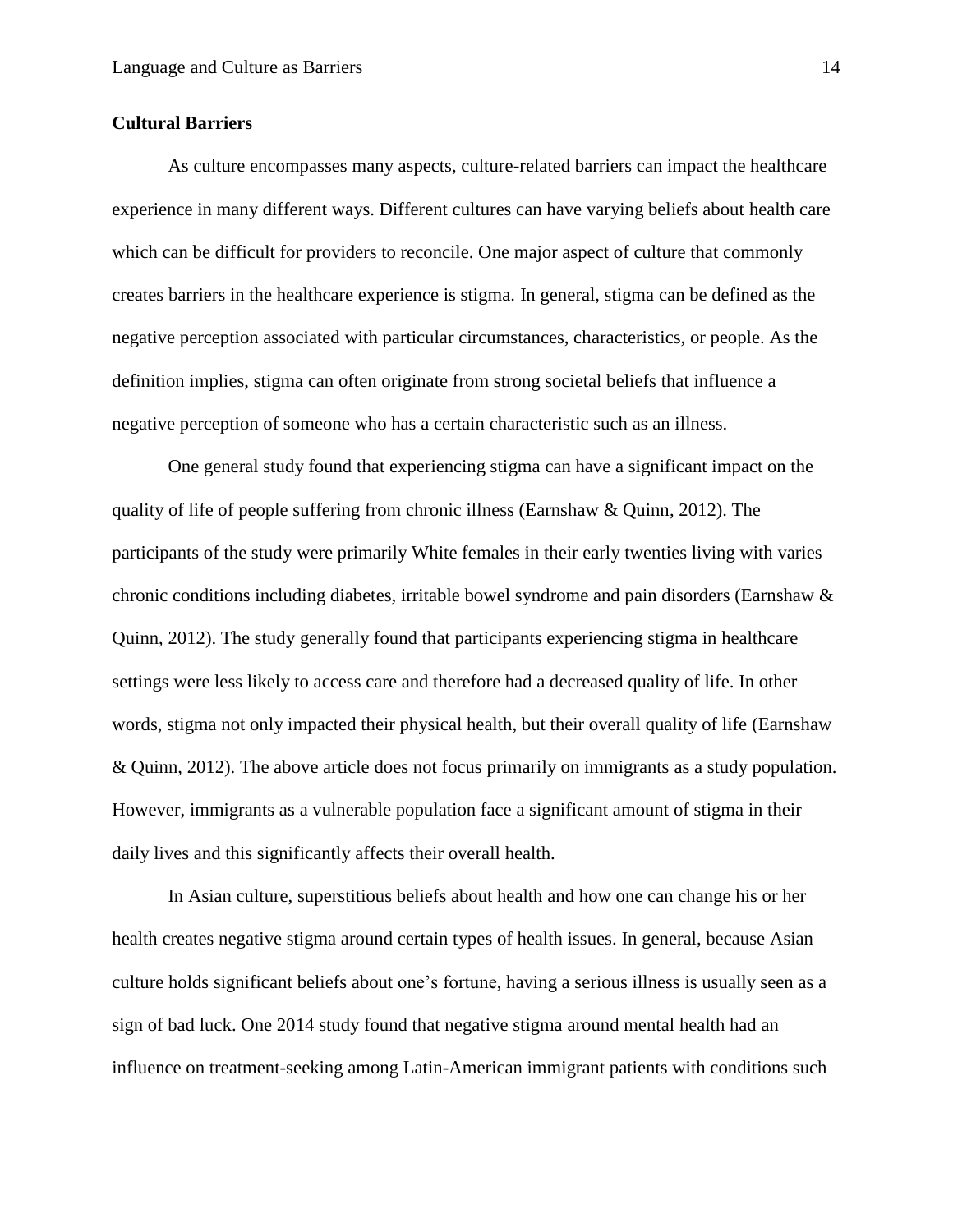as depression and PTSD (Giacco et al., 2014). The same study also stated that the family is a significant source of psychological support for Asian and Latin-American immigrants, but this support can also result in reluctance to seek professional treatment outside of their family and friends (Giacco et al., 2014). Both negative stigma and concern about the family reputation can contribute to this reluctance (Giacco et al., 2014).

Immigrants in general can face stigma simply because they are living in a place where their culture is perceived as different. A 2007 study highlights this in their investigation of the factors that affect the vulnerability of immigrants. The article states that this stigma mainly comes from recent changes in political beliefs that promote negative views of immigrants (Derose, Escarce, & Lurie, 2007). This stigmatization and fear of poor treatment can make immigrants hesitant to seek health care (Derose et al., 2007). In general, the study reports that immigrants and those with limited English-proficiency tend to be less satisfied with their care than US-born and other English-speaking groups (Derose et al., 2007). Therefore, stigma can originate both from conflicts within cultural groups and conflicts between cultural groups. Both types have a significant impact on the decisions that immigrants might make in regard to their health care.

Conflicting cultural norms are another element of culture that can cause barriers in the healthcare experience for immigrants. A Maryland-based study specifically highlights attitudes towards preventive care and routine check-ups. Many participants in the study reported that seeing a doctor for routine check-ups on a regular basis is not a normal practice in their country of origin (S. Lee et al., 2010). They also reported that they were used to going to the doctor only when they are seriously ill for curative care instead of preventive care (S. Lee et al., 2010). This practice is indeed common in Asian culture, in which home remedies from friends and families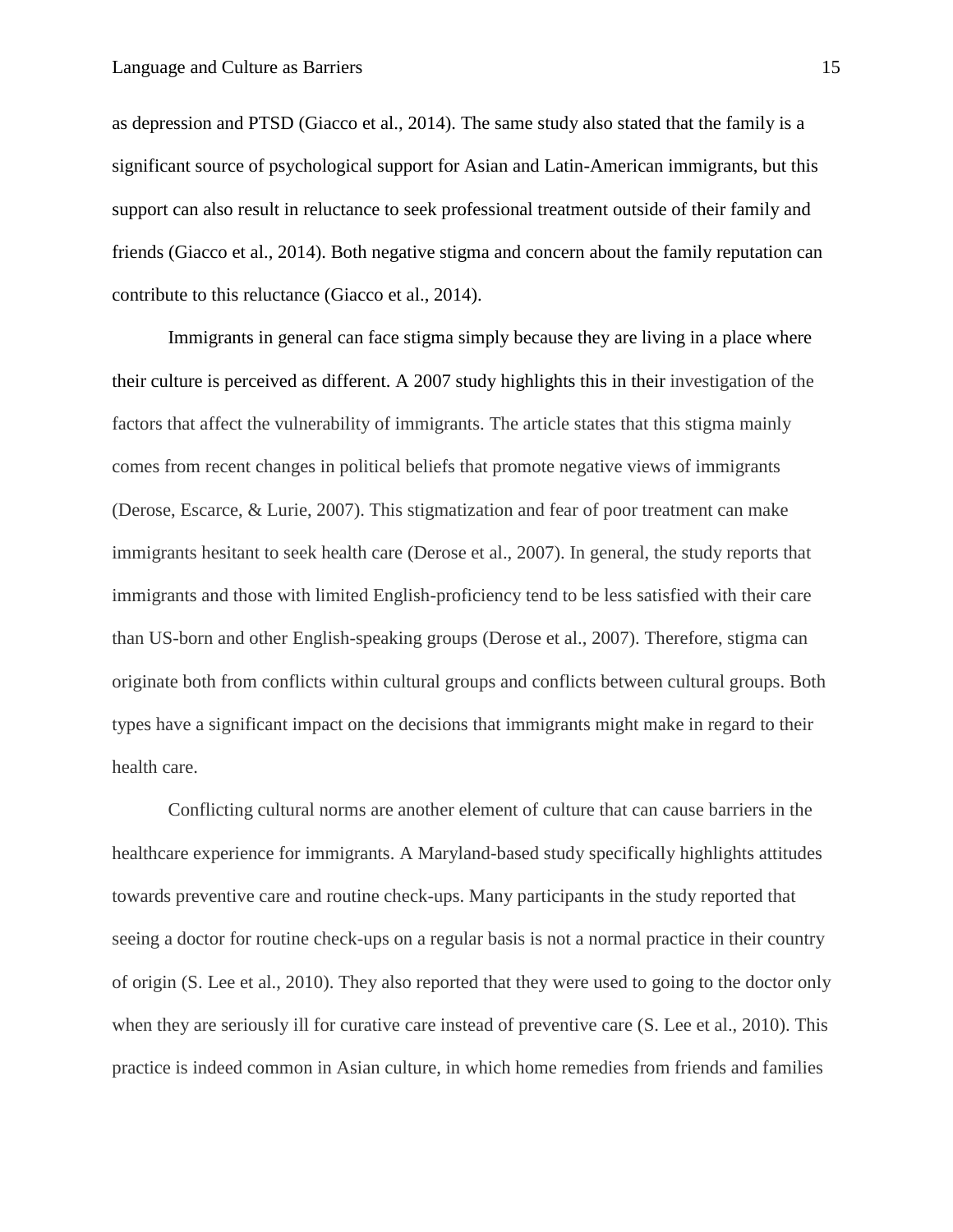are more preferred and seeking care from a doctor is more of a "last resort". Withholding information about one's symptoms until they become serious is also common due to fear of shame or becoming a burden to the family. The article goes on to highlight the general unawareness of the importance of preventive care often persists even after immigration to the United States, which can contribute to adverse health outcomes for younger generations (S. Lee et al., 2010). Thus, the article shows the need for better education for immigrants around the importance of preventive care

The issue of promoting self-care to immigrants also appears in a California-based study that provides insight on the attitudes of Chinese-American immigrants towards self-care strategies. The study focused on a sample of 25 Chinese-speaking cancer patients who were all first-generation immigrants (Chou et al., 2007). Most of the patients could not read English and had low annual household income (Chou et al., 2007). The general findings were that patients experienced many symptoms during chemotherapy such as lack of energy, hair loss, and difficulty sleeping (Chou et al., 2007). However, few effective self-care strategies were reported, with 20 percent of participants reporting the use of Chinese medicine (Chou et al., 2007). The study concluded that more attention could be given to promoting culturally specific self-care strategies and creating more culturally appropriate education strategies to promote self-care in general (Chou et al., 2007).

Some particular beliefs in traditional Chinese culture have been shown to have a significant influence on patients views of preventive health care. One study in particular assessed the views of Chinese-American women around cancer-screening behavior. The participants ranged in age from 52 to 82 years old (Liang et al., 2004). While the participants in the study held the same beliefs about daily exercise as a beneficial health behavior, their perception of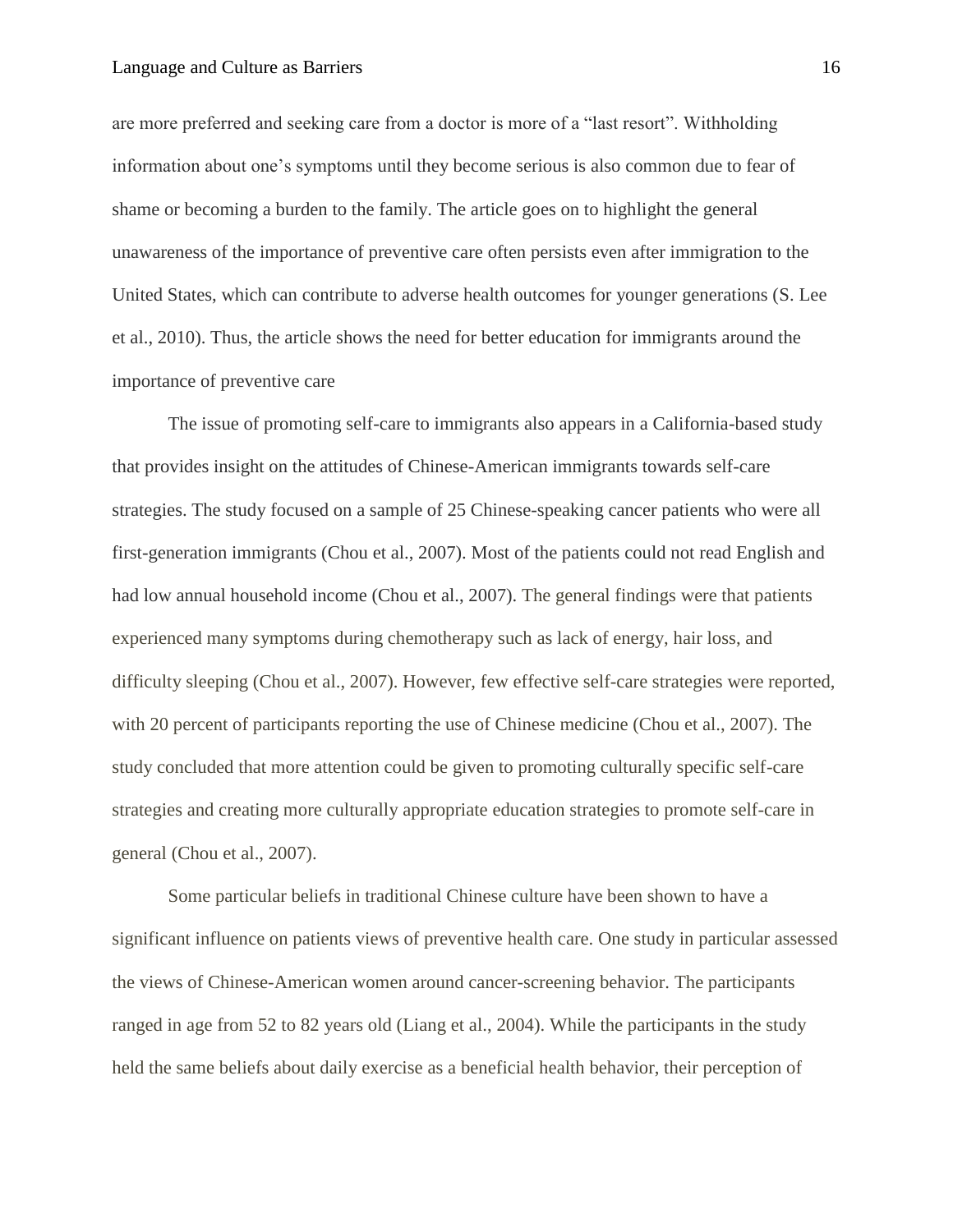regular medical checkups and screenings was very different (Liang et al., 2004). Many participants the participants stated that they never felt the need to visit the doctor because they never feel sick (Liang et al., 2004). A sense of fatalism, the belief that they had no power to change their fate, was also a major influence on their attitudes towards preventive care (Liang et al., 2004). One participant, a 79-year-old woman, stated that she never took any pills, drank milk or exercised because she believed that she did not need to worry at that point in her life (Liang et al., 2004). The article quotes her as saying "Whenever God wants to bring me back, I'll be ready to go" (Liang et al., 2004).

Furthermore, like in other previously mentioned studies, the participants in this study expressed a preference for Chinese medicine over Western medicine due to the effects of the herbs being milder and gentler in contrast to the more harmful side-effects of Western drugs (Liang et al., 2004). Overall, the study concludes that interventions aiming to improve cancer screening for Chinese immigrants should be more specifically tailored to address barriers related to cultural beliefs and language.

Another cultural element that can cause barriers to healthcare for immigrants is discrimination. Asian Americans, like other minority groups, have continually fallen victim to discrimination in various settings such as housing and employment (Clough, Lee, & Chae, 2013). As one study suggests, Asian Americans can also experience additional forms of discrimination in the health care setting (Clough et al., 2013). This discrimination can be based on language proficiency and perceived legal status (Clough et al., 2013).

The study goes on the state that Asian immigrants have been found to be more likely to perceive discrimination in health care than Whites, and this can influence how they seek health care (Clough et al., 2013). Based on their review the study came to the conclusion that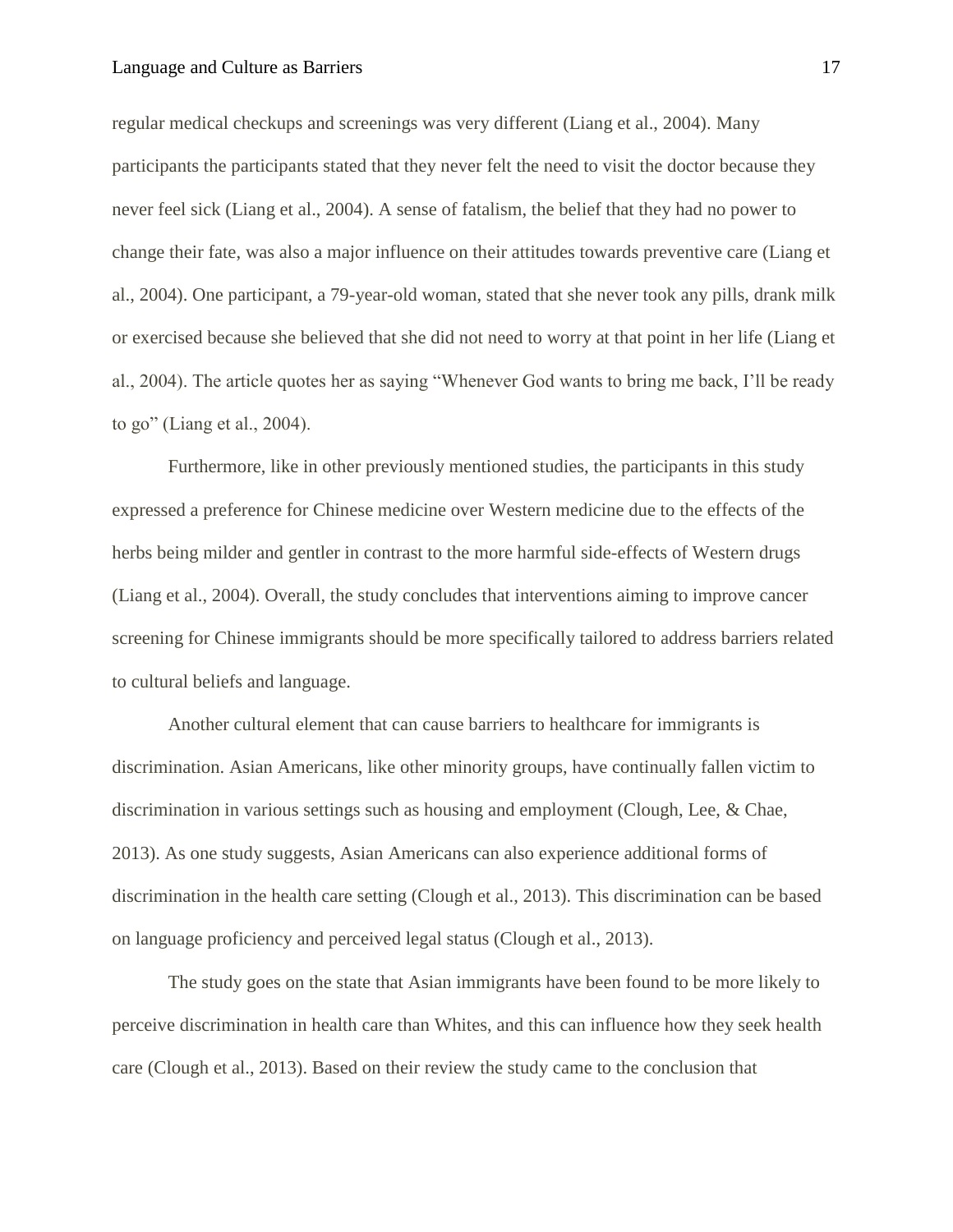discrimination within the health care system can contribute to vulnerability to poor health outcomes in at least two ways (Clough et al., 2013). One way is that health care providers may be less likely to prescribe clinically indicated treatment if they discriminate against their patients on the basis of race (Clough et al., 2013). In other words, immigrant patients may receive lowerquality care due to discrimination from their provider.

The other way that discrimination can contribute to vulnerability to poor health outcomes is that discrimination may lead to mistrust of the health care system on the part of patients (Clough et al., 2013). The authors note that this hypothesis has not been explicitly studied in Asian populations, but studies of Chinese Americans in mental health care have found an association between negative attitudes towards formal care and a preference for the use of traditional medicine and other informal care (Clough et al., 2013). Overall, mistrust of the system stemming from negative experiences can lead immigrants to avoid formal care, thus making them more vulnerable to poorer health outcomes.

All in all, cultural conflicts between immigrant patients and non-immigrant providers is very much a source of barriers for both parties. Cultural beliefs can have a major influence on a person's health behaviors. Often times it can be difficult to encourage changes in behavior that would benefit a person's health because the behavior holds a cultural significance that he or she may be reluctant to abandon. It is important that health care professionals are willing to learn from their patients and compromise in order to provide appropriate care while also respecting their personal values. Bridging cultural barriers requires that both parties in the conflict are willing to learn about and build a respect towards each other's cultures. When this happens in the healthcare setting, immigrant patients can have a better, more worthwhile experience that will satisfy their health needs.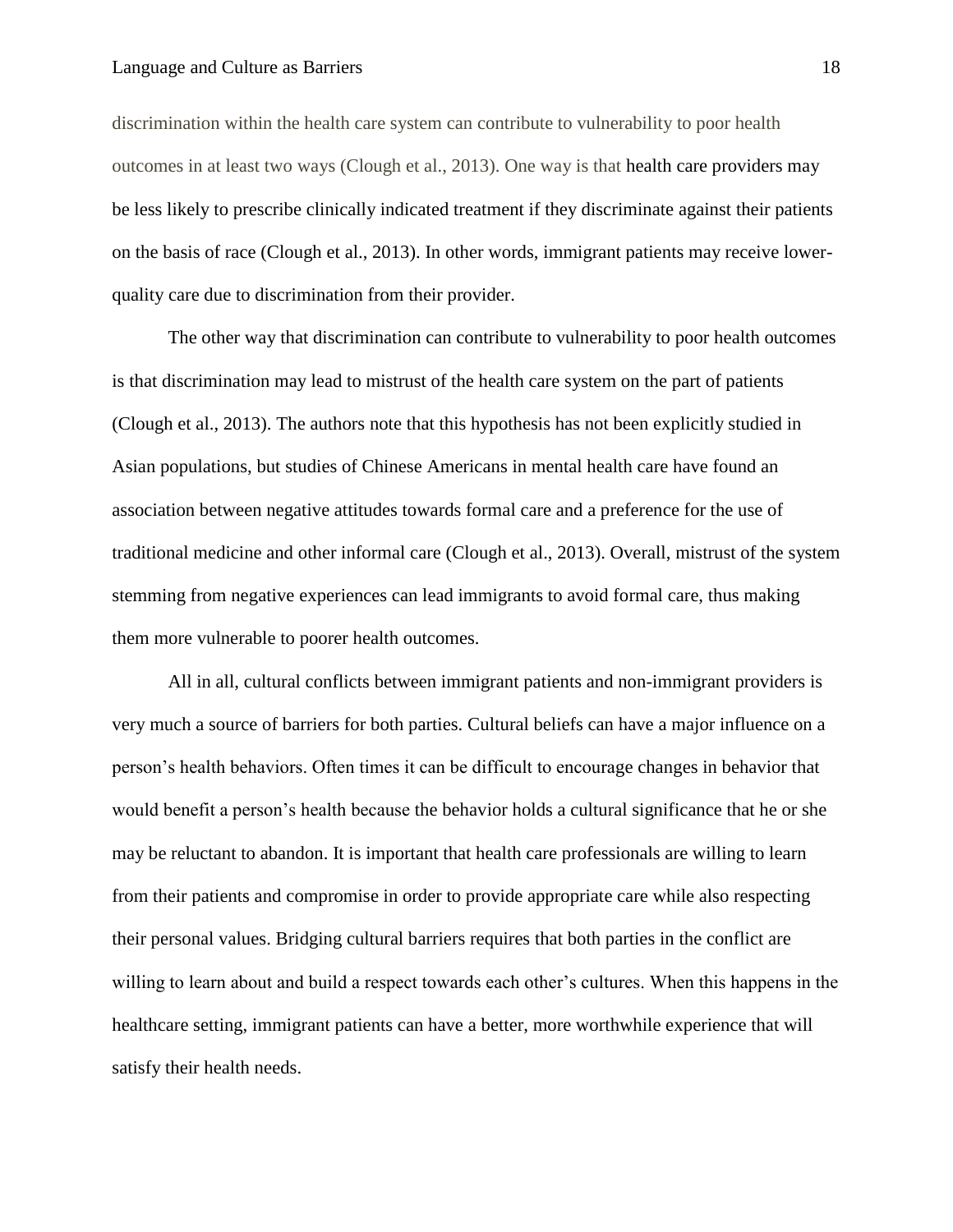#### <span id="page-19-0"></span>**Existing Resources**

<span id="page-19-1"></span>**Interpretation Services.** Interpreters are the primary resource for health care providers experiencing language barriers in their interactions with patients. Interpreters are a vital resource because they can serve as the voice for both sides of the interaction. They can also be considered as a guide for patients who otherwise do not have any other means of knowing how to seek quality healthcare. There is a variety of research that has assessed the effectiveness of interpreters in health care settings from the perspectives of both patients and providers. These studies, as seen in the following review, have had varying findings.

One study from Stanford University examined the effect of non-English primary language (NEPL) and in-person interpreter use on the length of hospital stays for lowbirthweight (LBW) infants. The study examined 2047 infants born between January 2008 and April 2013 at a hospital with a high prevalence of non-English-speaking patients and families (Eneriz-Wimer et al., 2018). When compared to infants of English-speakers, infants of NEPL parents who used interpreters were found to have 49 percent longer lengths of stay. The study further stated that the findings may suggest a bias among providers to use trained in-person interpreters only for more complex cases. The study also cited prior studies which found that providers may use their own foreign-language skills for less complex cases and only use trained interpreters when necessary. The study ultimately concluded that the use of interpreters was not the primary cause of longer lengths of stay, but the vary clinical complexity of individual cases is a major contributor (Eneriz-Wimer et al., 2018). However, the study does highlight an issue regarding inconsistent practices and regulation for the use of interpreters in the health care setting which can contribute to patients' quality of care.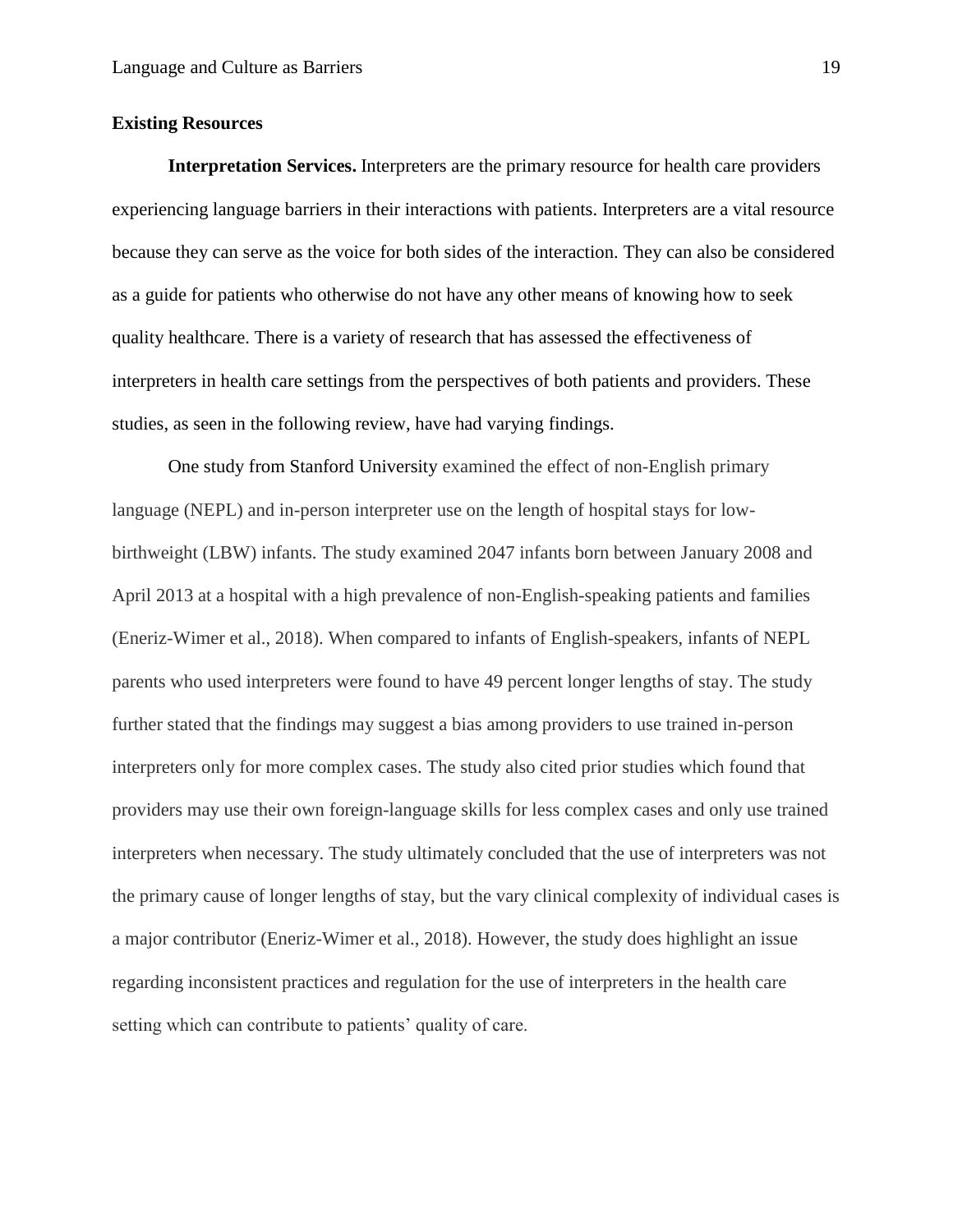In the eyes of the average person, the job of the interpreter may seem to be simple and straightforward. In reality, however, the job of the interpreter comes with many challenges. these challenges are highlighted in a 2017 Canadian study that examines the views of professional interpreters on their role in the delivery of safe health care. The results of the study were based on interviews with a group of professional medical interpreters. According to the participants, their primary role is enabling communication between individuals who would otherwise be unable to communicate (Wu & Rawal, 2017).

One challenge highlighted by the participants came from their unique role as impartial observers, which allows them to potentially see patient safety concerns that others may miss. The difficulty can come from the decision of when and how to speak up, especially given the protocols requiring the interpreter to remain unbiased and interpret only what is said (Wu & Rawal, 2017). One method of "speaking up" noted by the participants was through asking a question as if they needed to clarify something but using a tone that would discreetly suggest they were saying "are you sure" (Wu & Rawal, 2017). The challenge of breaking away from their strict training in order to ensure patient safety indicates a need to make protocols and regulations more flexible to allow interpreters to better advocate for patient's safety. This study shows that the role of the interpreter extends beyond simply bridging communication barriers and this extended role needs to be considered in regulations around their use in the healthcare setting.

The increasingly high demand for interpreters can be a challenge in and of itself. Data from the US Census Bureau indicated the population of Americans who spoke a language other than English grew by 15.1 million, an increase of 47 percent between 1990 and 2000 (Flores, 2006). Studies have found that many patients in need of interpreters do not have access to them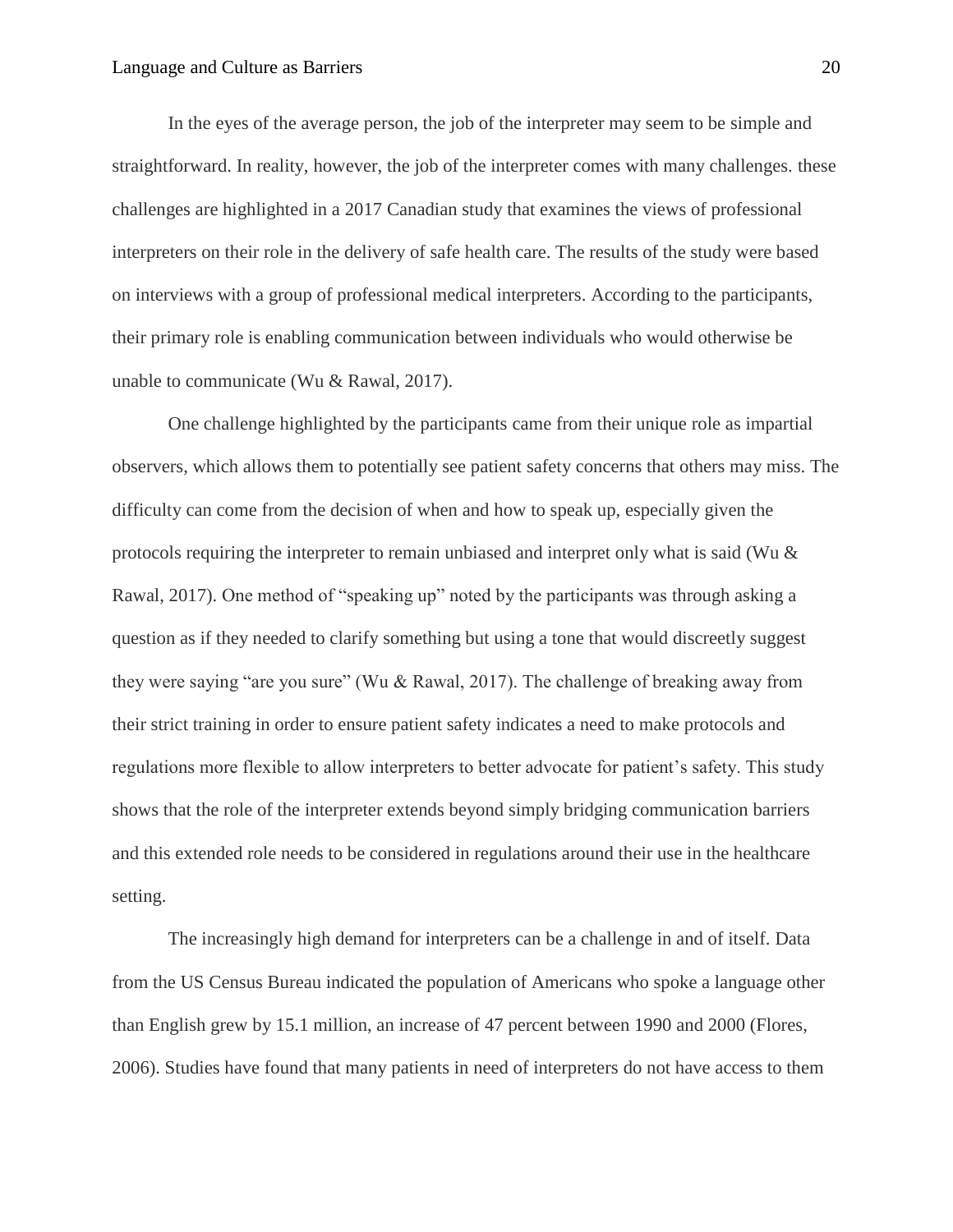(Flores, 2006). One study found that no interpreter was used in 46 percent of emergency room cases involving patients with language needs (Flores, 2006). In addition, only 23 percent of teaching hospitals offer training for clinicians in working with interpreters, most of whom make such training optional (Flores, 2006).

Other studies have found varying levels of competence among interpreters based on interviews with patients. One 2013 study found that patients who needed an interpreter were more likely to leave their clinic appointments with unanswered questions about their care than those who did not need interpreters (Clough et al., 2013). Despite this, the same study later indicated that the use of interpreters is generally beneficial in lessening language barriers in the health care setting (Clough et al., 2013).

Finally, studies have supported the potential benefit of interpreter training for health care providers. A 2018 study examined the impact of interpreter training on medical students' ability to have better relationships with patients and colleagues. The participants were students at the Penn State College of Medicine, and all students who opted to take the medical interpreter exam as part of the training were able to successfully become certified medical interpreters (Vargas Pelaez et al., 2018). Furthermore, participants in the study reported feeling more empathy towards patients with limited English proficiency and felt more inclined to advocate for them (Vargas Pelaez et al., 2018). Therefore, training bilingual medical professionals as interpreters can be very beneficial to the provision of care to non-English speaking patients. Overall, interpreters are a critical resource in healthcare. However, a need exists to improve the overall quality of interpretation services by better regulating training practices for both the interpreters and the professionals for whom they interpret.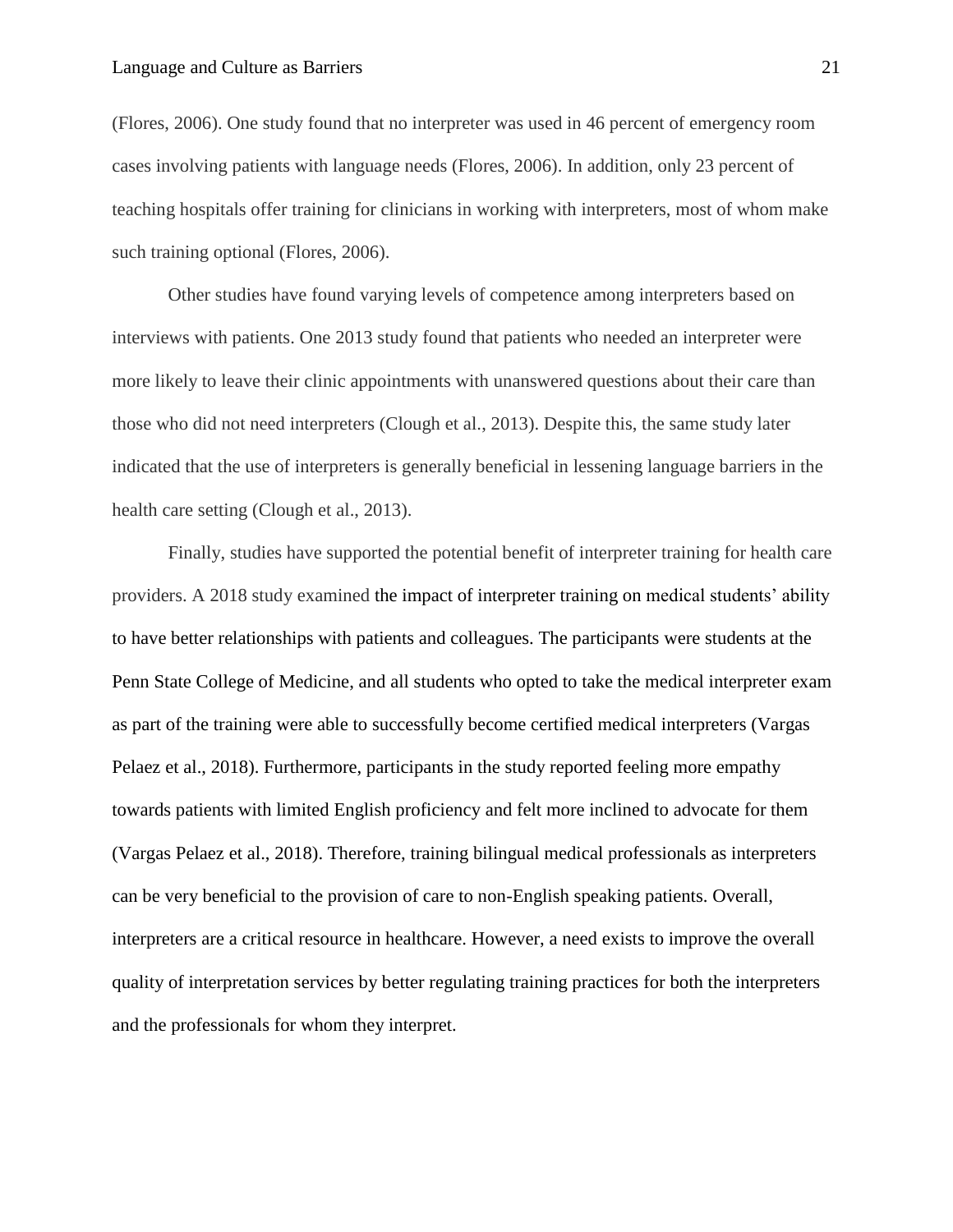<span id="page-22-0"></span>**Cultural Awareness Training.** The term "cultural awareness" refers to a person's understanding of the differences between his or herself and people of other cultural backgrounds. This especially applies to differences in personal beliefs and values. "Cultural awareness" can also be referred to as "cultural sensitivity" or "cultural competency". In healthcare, building cultural awareness helps to encourage providers to consider their patient interactions from a different perspective that allows them to offer care strategies that best suit the patient's needs while also showing respect for their personal beliefs and values.

Cultural awareness training aims to help working professionals to develop a better understanding of the variety of cultures that exist and learn ways to resolve cultural differences that may cause conflicts during interactions with customers. In addition to healthcare, this type of training can also be applied to other consumer-interaction-based fields of work. Because immigrants have a high vulnerability to poor health outcomes, cultural awareness training is crucial in ensuring that health providers can build good relationships and provide culturally competent care. Thus, cultural awareness training is an important resource for resolving cultural barriers in health care interactions.

In healthcare, cultural awareness training has been shown to be beneficial to improving interactions between patients and providers and increasing the quality of care for minority patients. One such study was an experimental study involving groups of healthcare providers and patients in Ontario, Canada (Majumdar et al., 2004). The sample group was selected from two home care agencies and one hospital and randomly assigned to either receive cultural sensitivity training or not receive cultural sensitivity training. The study generally found that providers who received training showed improvement in understanding multiculturalism and the ability to communicate with minorities. In addition, the assessment of patients found improvement in the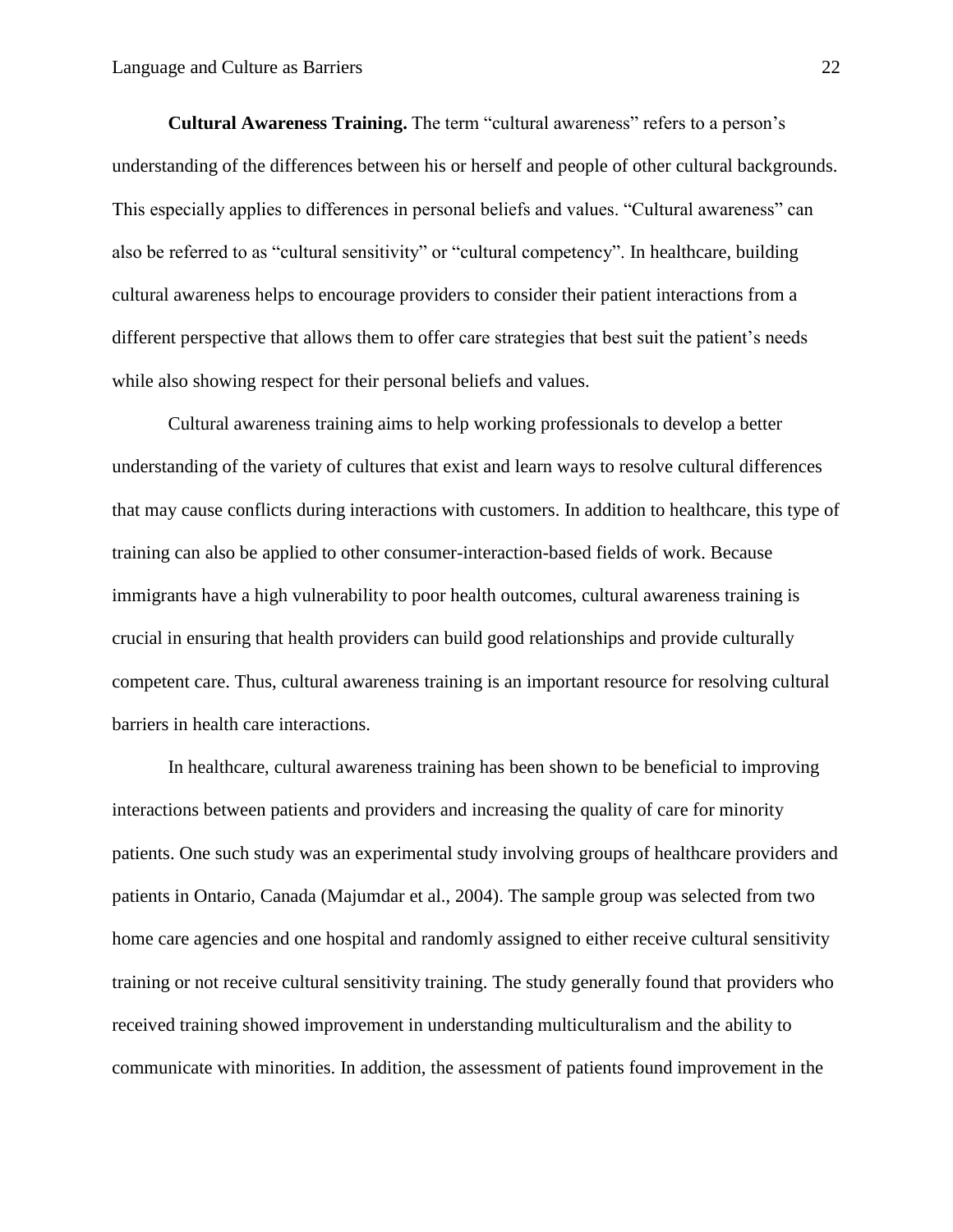use of social resources and overall functional capacity (Majumdar et al., 2004). Overall, cultural awareness training was shown to improve both the knowledge and attitudes of providers and the general health outcomes of patients.

Similar findings can be seen in a 2006 study of a group of seven nurses in a rural town in the Midwestern Unite States. The study assessed the participants' knowledge of "selected Hispanic health beliefs and practices" by providing questionnaires which were completed before and after receiving the intervention (C. Lee, Anderson, & Hill, 2006). All of the participants were White and spoke only English (C. Lee et al., 2006). Only two of the seven participants had previously participated in other multicultural education offerings.

The study found that the intervention was successful in increasing the participants knowledge of selected Hispanic health beliefs and practices, thus supporting the efficacy of educational interventions (C. Lee et al., 2006). In addition, the intervention was positively received by the participants. Some of the participants reported that they were unaware of Hispanic clients' views of traditional health beliefs and the importance of adhering to them (C. Lee et al., 2006). In general, this study further supports the efficacy of cultural awareness training as a tool for bridging cultural barriers in health care interactions.

While there is clear evidence supporting the benefits of cultural awareness training for health providers, the issue remains that it is not widely available in most institutions. C. Lee et al states that most of the participants in their study likely did not have any exposure to content related to cultural sensitivity in their basic nursing program curricula. Some content regarding cultural sensitivity has been added in more recent years, but many institutions do not put a strong emphasis on it. Regardless, cultural awareness training is important not only for students studying to become providers, but also for currently practicing providers in order to enable all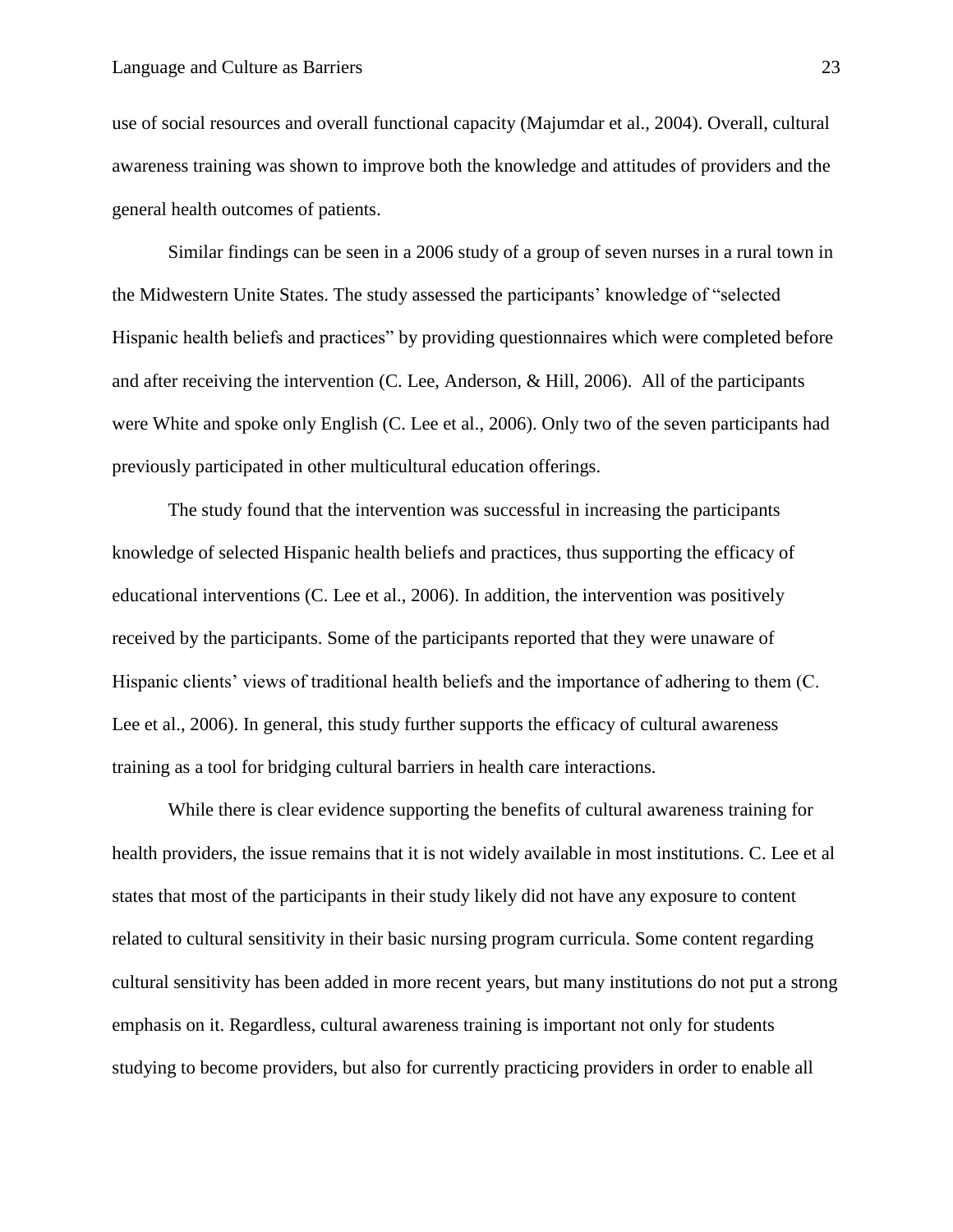health professionals to have the skills necessary to adapt to the continual changes in cultural diversity in the United States (C. Lee et al., 2006).

Portland Community College is an example of a local institution where cultural competency training is offered to students studying for health careers. The promotion for the program stresses the importance of cultural competence in enabling health care professionals' cross-cultural boundaries and ensure that every patient receives equally adequate care for their needs ("Why Every Healthcare…", 2016). Time commitments can be a challenge for programs geared towards medical students and practicing professionals as it can be difficult for them to make the time to receive training without disrupting their work. The PCC program works around this by making the total time of the course six-hours and offering both in-person and online sessions. In general, the program emphasizes that cultural competency is a lifelong learning process and that understanding people of different cultures will have many long-term benefits when it comes to providing successful patient-centered care ("Why Every Healthcare...". 2016).

<span id="page-24-0"></span>In short, cultural awareness training programs are a valuable tool for promoting better acceptance and consideration of cultural diversity in the health care setting. They enable health care professionals to be more competent when working in cross-cultural interactions. Most importantly, building cultural awareness among health care providers helps to promote more trusting relationships between patients and providers. Therefore, more effort needs to be made to promote the educational benefits of cultural awareness training programs and make them more accessible to health care professionals.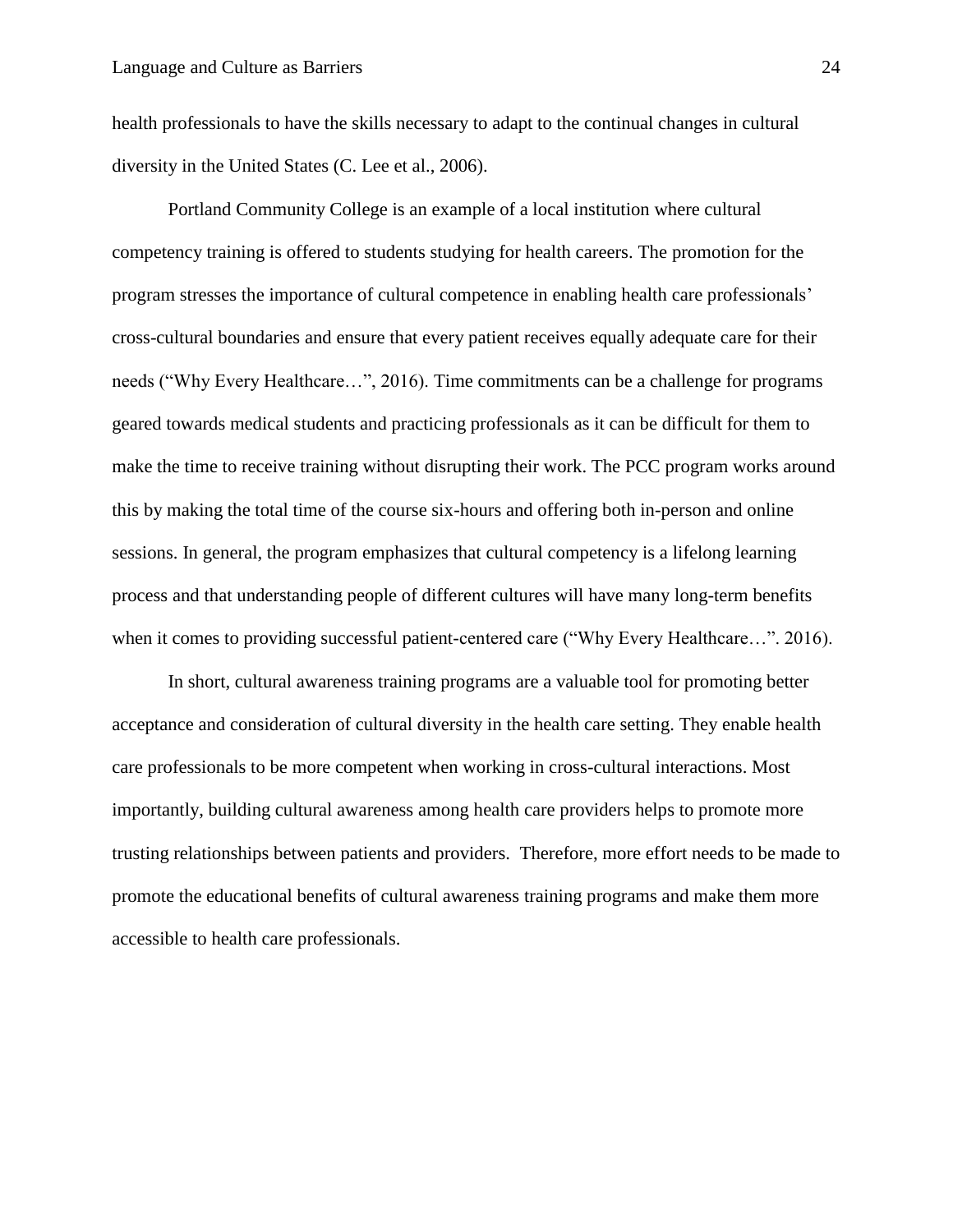**Health Education for Immigrants.** It is important for health care providers to learn as much as they can about the beliefs and values of patients representing different cultures. However, it is also important for immigrants to have a means of learning about our own culture. This helps them in their long process of adapting to their new life in the United States. Having programs that are specifically tailored for different ethnic populations can be helpful in giving immigrants a means of learning about healthcare in the United States in a way that is appropriate and understandable to them.

A 2011 study of Asian immigrants in Canada highlighted the positive impact of offering ESL education around Hepatitis B to Asian immigrants. Hepatitis B was chosen as the subject of education for this study because previous research has indicated a high prevalence Hepatitis B virus (HBV) infection among Asian American immigrants (Taylor et al., 2011). Those placed in the experimental group of the study received education in classes taught by certified ESL teachers (Taylor et al., 2011). The curriculum aimed to improve HBV-related knowledge and encourage students to be tested for HBV. The curriculum included information about the importance of HBV testing for Asian immigrants and the high prevalence of infection in Asian communities. Information on the ways HBV can be transmitted and the potential consequences of infection was also presented. The classes incorporated standard ESL teaching methods and commonly used ESL exercises (Taylor et al., 2011).

The results of the study saw improved levels of knowledge about HBV in the experimental group. 11 percent of the students in the experimental groups received testing for HBV in the six months following their class, while only six percent of the students in the control group were tested in the six months following their class (Taylor et al., 2011). Overall, while the study only showed a limited impact on rates of HBV test completion, it showed that Hepatitis B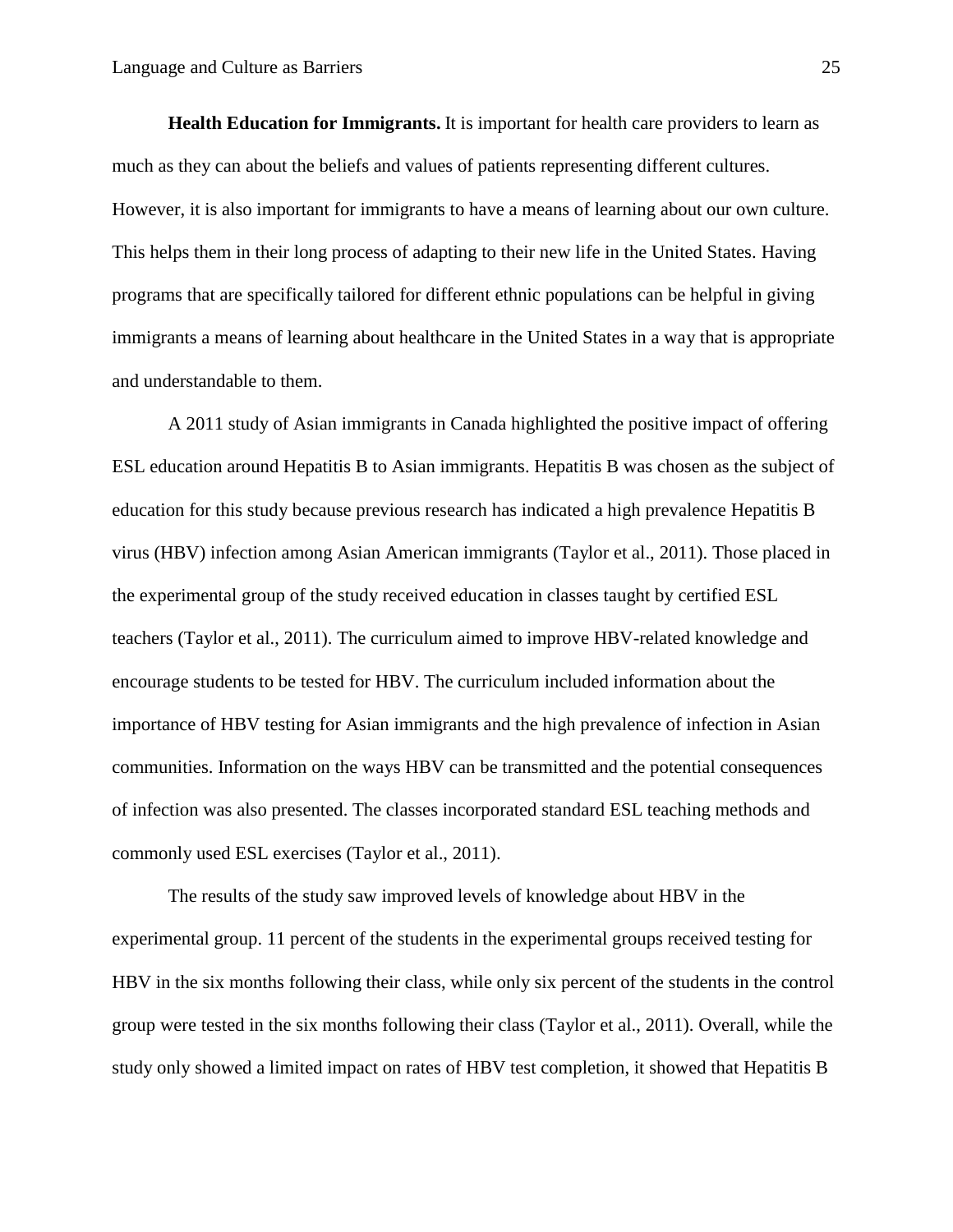education within the context of ESL classes can improve HBV-related knowledge in Asian immigrants. Therefore, health education programs for immigrants can be helpful increasing their health knowledge and improving their health behavior.

As with healthcare in general, language and cultural barriers can also affect immigrants' ability to seek and receive health education. This is highlighted in a 2012 article reviewing strategies for health education in North American immigrant populations (Zou & Parry, 2012). The article asserts that strategies for health education among immigrants need to be adjusted based on their region of origin and their unique cultural experiences (Zou & Parry, 2012). In regard to cultural barriers, the article states that because their countries of origin have varying political and social systems, immigrants can have difficulty adapting to the health care systems of North America, which hinges on individual responsibility and self-car. Therefore, they tend to have very low motivation to attend health education and build a habit of self-care. Immigrants can sometimes be resistant to Western medicine practices due to differing cultural beliefs and traditions. For example. Traditional Chinese culture attributes disease to an imbalance of chi, a Chinese concept of energy, and believes in the use of herbs to treat illness. Many cultures can also have stigmas around specific diseases and conditions such as cancer. These conflicts, along with language barriers can deter immigrants from attending health education programs and applying the information given to them. Therefore, while the ultimate goal is to help immigrants adapt to a new culture, the strategies of health education intervention must still be culturally and linguistically appropriate in order to motivate them to effectively accept and apply the information presented to them.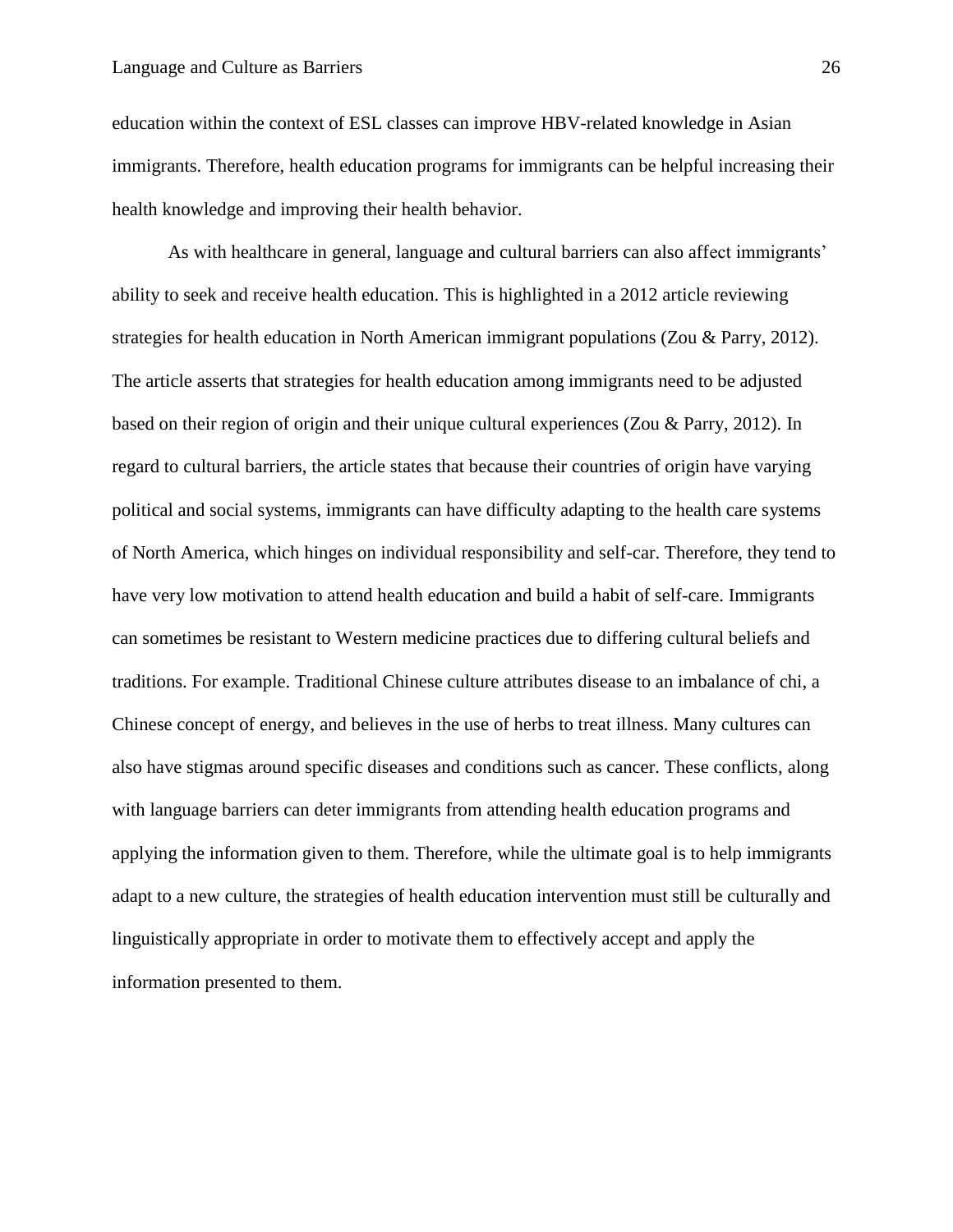While some health education resources specifically targeted towards immigrant populations do exist, it is currently not a very widespread resource. The Chinese Hospital in San Francisco, California is one example of a resource offering a health education program for immigrants. The Chinese Hospital runs the Chinese Community Health Resource Center, whose primary mission is to promote a healthier lifestyle through bilingual health education programs ("Health Education", 2014). The program includes cancer education and management, chronic disease management, and palliative care as well as support groups, individual counseling, and a wellness library ("Health Education", 2014).

A more local resource found in the Portland Metro Area is the Asian Health & Service Center (AHSC). AHSC's programs are primarily aimed towards older Asian immigrants. AHSC runs weekly groups in which community members participate in various activities including physical exercise and education presentations led by bilingual staff. Presentations center around a variety of health-related topics including the most updated social benefit information and general health knowledge (Community Engagement, 2012). The groups are offered in Chinese, Vietnamese, and Korean and allow immigrants to learn about the resources offered to them in Portland while also keeping in tune with the culture of their homeland (Community Engagement, 2012).

In general, health education is an important resource for promoting a healthy lifestyle in the general community. Health education is especially important in helping immigrants to gain better knowledge of how they can lead a healthy life while still respecting the values of their home countries. All in all, health education can serve to bridge the language and cultural barriers that deter immigrants from seeking and receiving quality healthcare.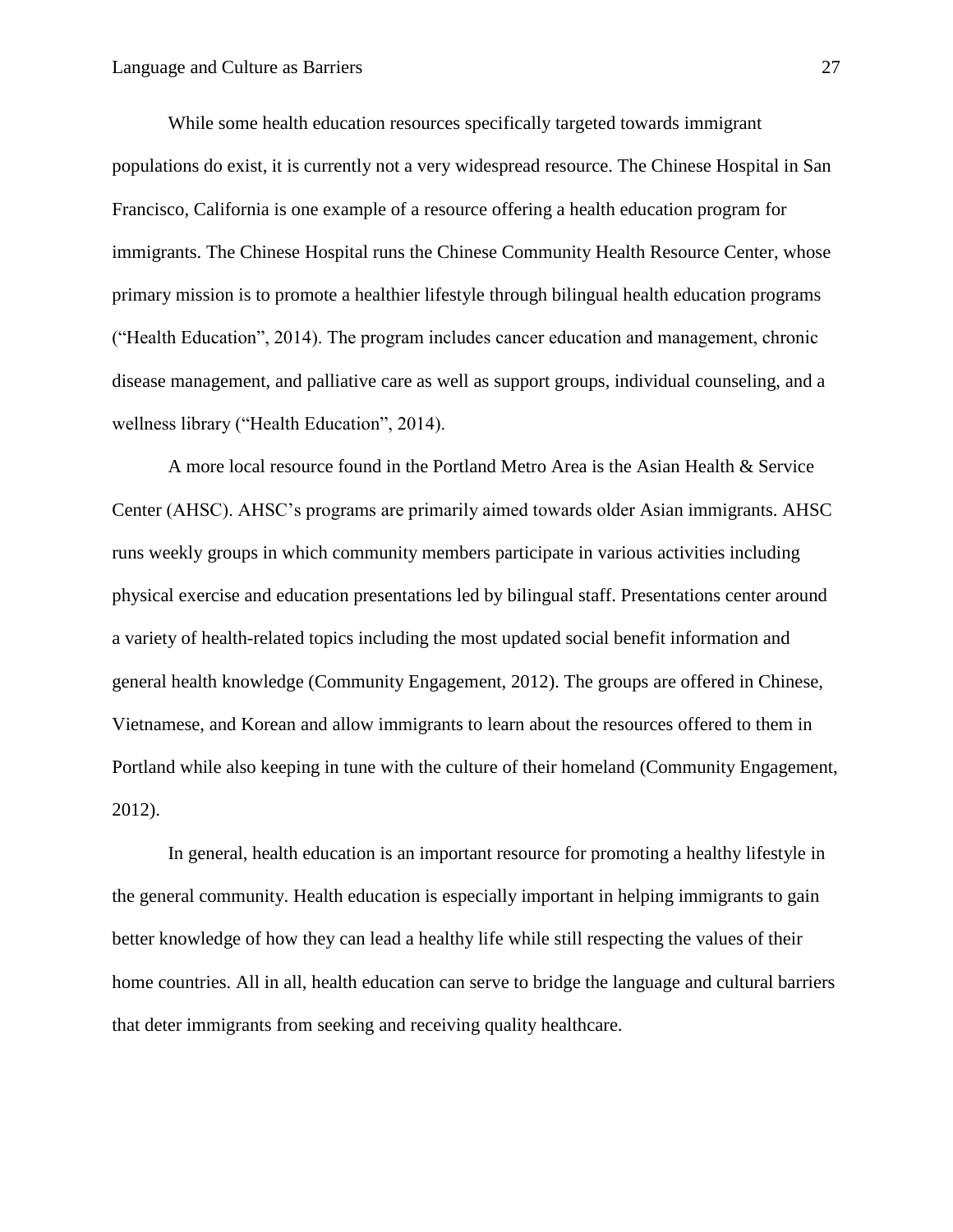#### **Final Discussion**

<span id="page-28-0"></span>Language barriers and cultural barriers are a major concern in health care. While existing research has typically addressed the two separately, often times language and cultural barriers are encountered in combination with each other. This presents providers with a significant challenge to overcome in treating their patients. Current resources have been shown to be very effective in bridging language and cultural barriers, but there is still a need to improve the implementation of said resources in order to make them the most effective.

For example, research has shown that professional interpreters are a very valued resource for providers and patients experiencing linguistic challenges. However, a need exists to change policies improve training practices to make the quality of service more consistent and allow interpreters to build more empathetic relationships with the patients and providers for whom they are interpreting. This would extend the role of the interpreter beyond just being linguistic bridge and make them a cultural bridge as well. Providing good health care requires being able understand patients needs and present them with treatment options in a way that allows them to understand how the treatment will help them. Part of this means having the ability to engage with patients in a culturally appropriate way. This is where interpreters can be helpful because they can articulate information to patients with the cultural context in mind and help providers to understand where conflicts exist. Current policies tend to limit interpreters' ability to address cultural barriers because they emphasize the need for non-biased service. In short, interpreters are often only seen as a "stand-in voice" for non-English speaking patient when they are actually more than that. Thus, improving training practices to help interpreters better perfect their skill as well as loosening policies to allow them to assist patients and providers in a more empathetic way would strengthen them as a resource for bridging both language and cultural barriers.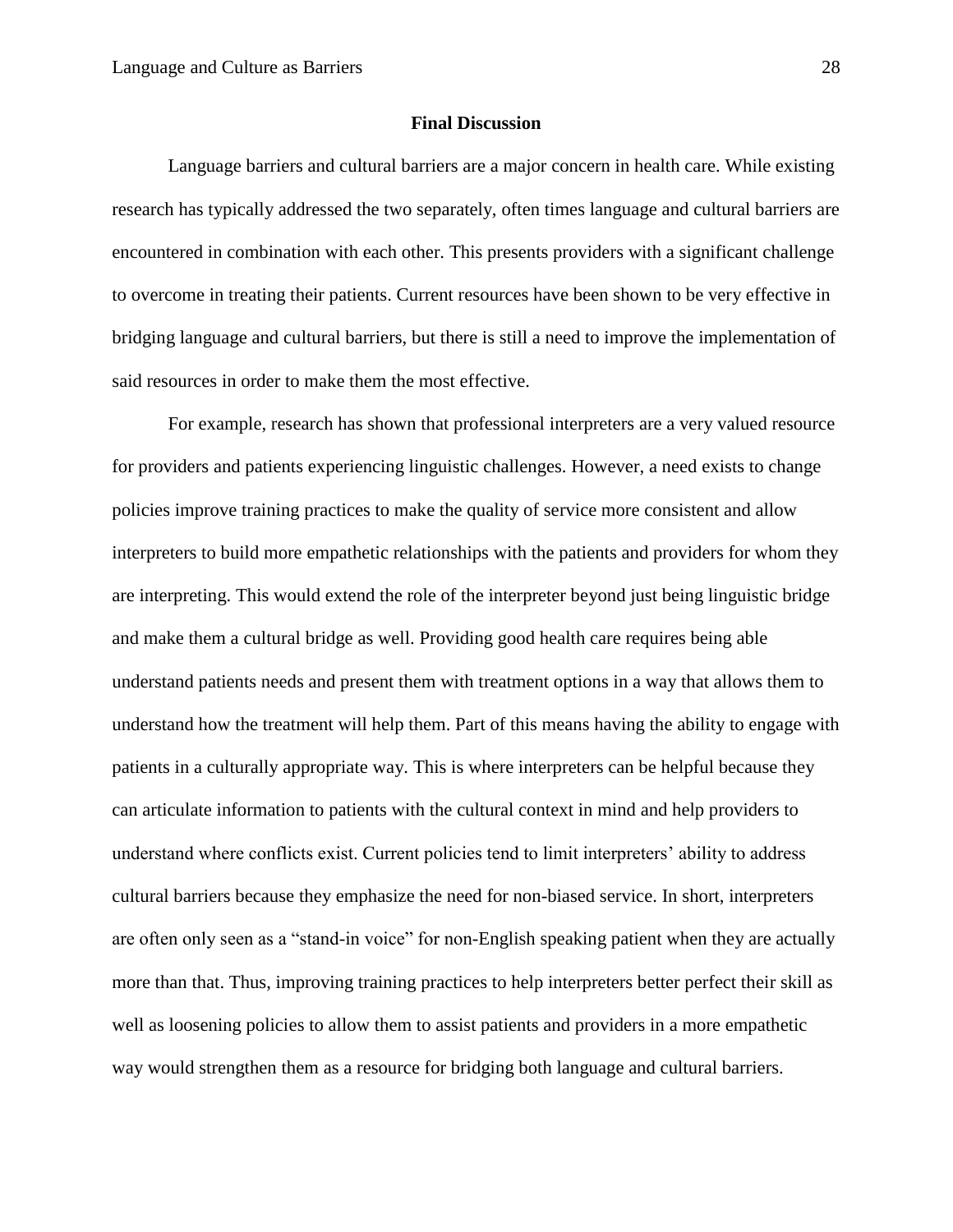It is also important to remember that barriers to health care often work both ways. In other words, barriers to health care affect both patients and providers. For Chinese immigrants, especially older immigrants, remaining in touch with the culture of their homeland is a very strong value. As a result, adapting to a new culture, especially one with drastically different beliefs from their own, can be very difficult for older Chinese immigrants. The same can be said about health providers, who spend multiple years studying concepts and skills deeply rooted in research breakthroughs attributed mostly to people of Western origin. Having to treat a patient who do not believe in being treated the way a medical textbook says they should be treated can be a shocking task to a vigorously trained medical professional. Therefore, education is needed to ensure that interactions between patients and providers of differing cultures are free of conflicts that hinder proper care.

For older Chinese immigrants, culturally sensitive health education would help to provide them with a better understanding of how they can live a healthy life while still respecting their personal values. Education and research around the ways in which traditional health practices can be integrated with Western medical practices would also be advantageous to health care providers in crafting effective and culturally appropriate treatment strategies. There is a need to make health education more readily available to immigrant populations, particularly outside of the normal public-school system. Health education interventions can easily be integrated into the programs provided by the various existing nonprofit organizations aimed to help immigrants. This strategy would serve to give immigrants a chance to learn about health resources and their benefits and overcome the stigma that their culture may place on them. This would give them more confidence in utilizing health care and interacting with providers.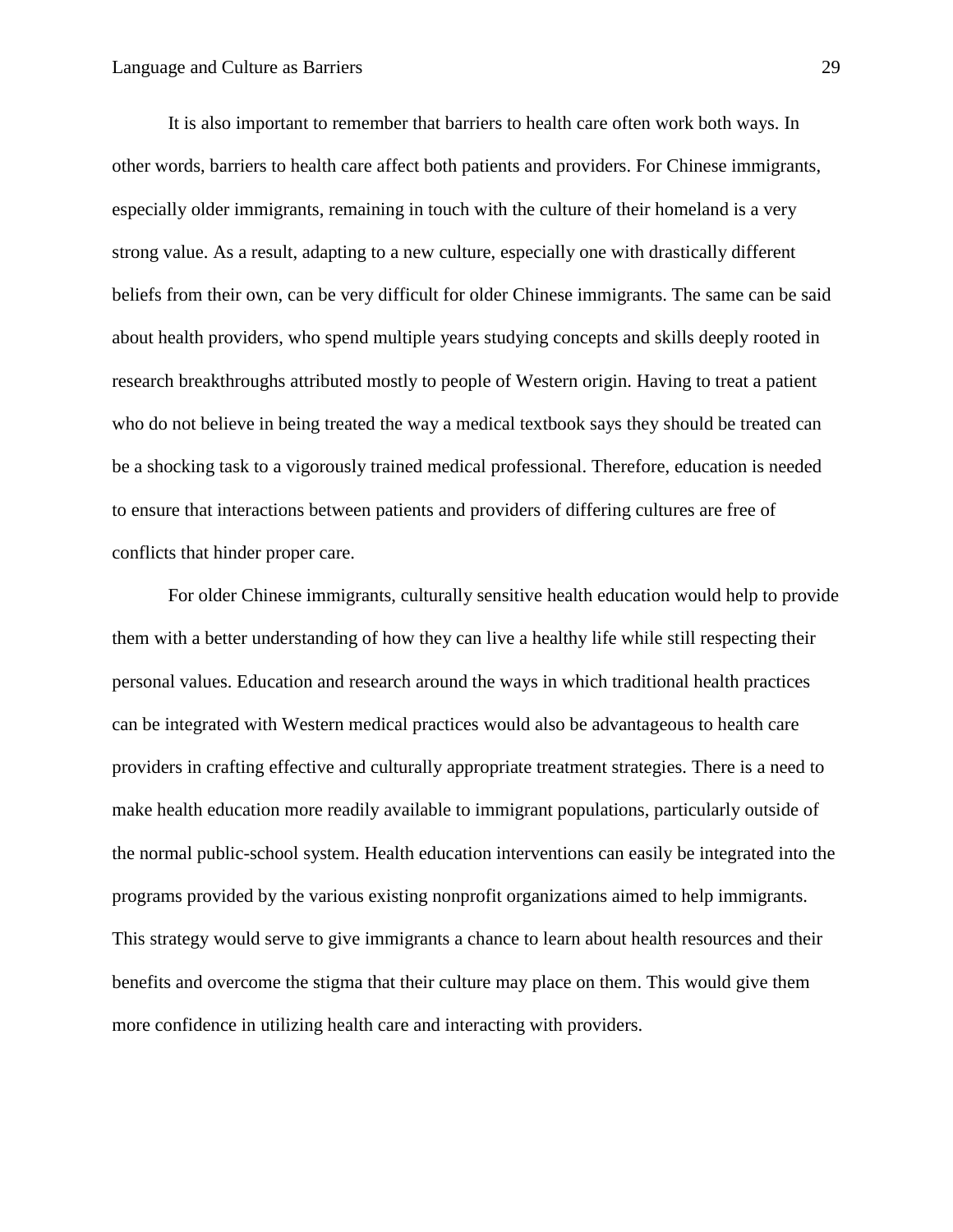#### **Conclusion**

<span id="page-30-0"></span>Language and culture are the two most significant barriers that immigrants face when seeking health care. Understanding the experiences of immigrants navigating the health care systems is an important step in identifying and addressing disparities preventing them from receiving quality care. The above review of scholarly literature has shed light on man aspects of the impact of language and cultural barriers on health care. More research aimed at specific ethnic groups is recommended to better understand more culturally specific needs. More specific research on the impact of cultural conflicts in health care is also recommended.

In conclusion, language and cultural barriers have a vast impact on the health care seeking experience of immigrants. This impact applies not only to patients and providers, but other parties involved in the health care process as well. Therefore, more work is needed to strengthen existing resources such as interpretation services, cultural sensitivity training, and health education for the public in order to make them the most effective resources for addressing and eliminating health disparities. This would promote a great improvement in the quality of care and overall health outcomes of all who seek healthcare in the future.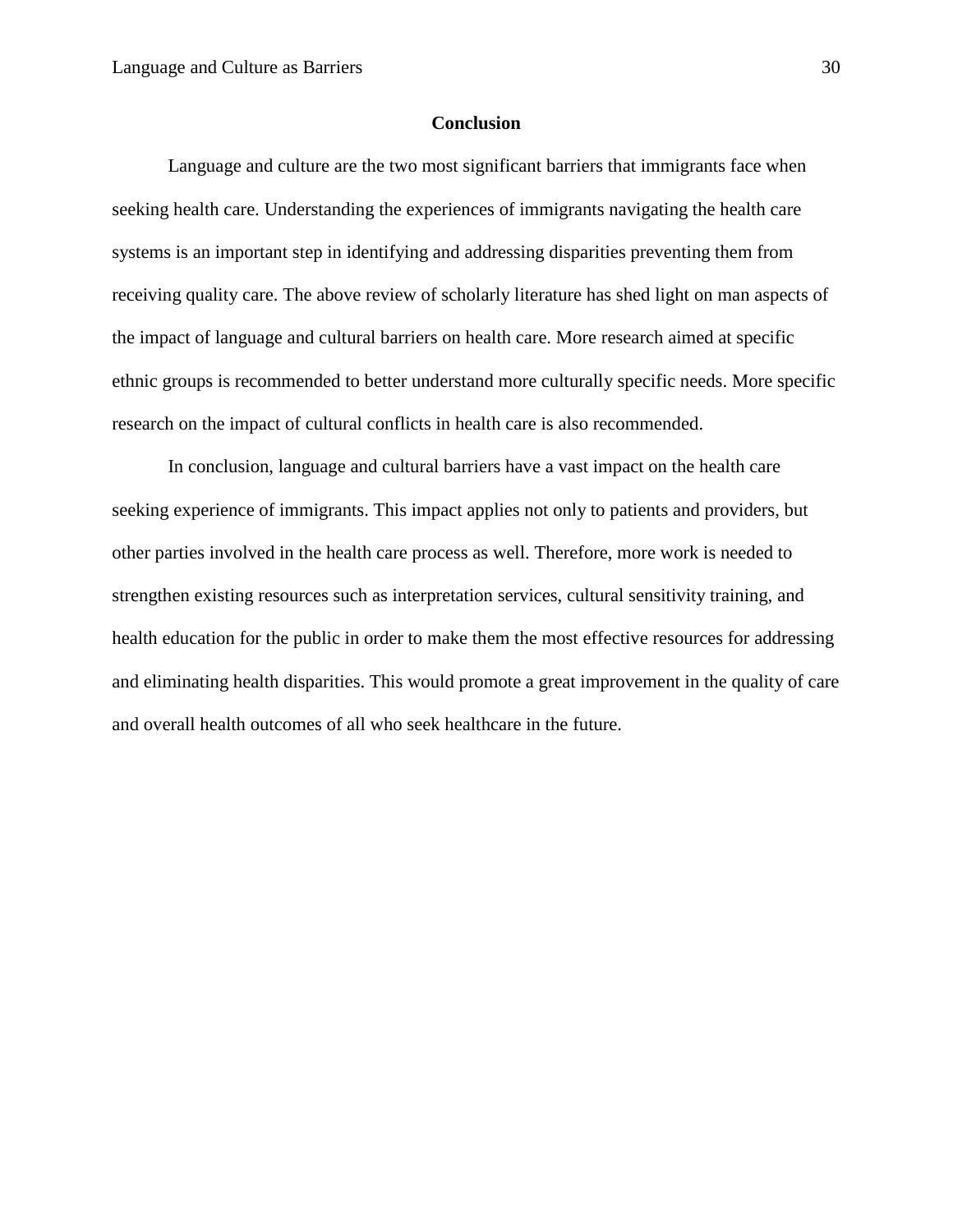#### **References**

- <span id="page-31-0"></span>Access to Health Services. (2017). Retrieved November 12, 2018, from <https://www.healthypeople.gov/2020/topics-objectives/topic/Access-to-Health-Services>
- Earnshaw, V., & Quinn, D. (2012). The Impact of Stigma in Healthcare on People Living with Chronic Illnesses. *Journal of Health Psychology, 17*(2), 157-168.
- Camarota, S. A., & Zeigler, K. (2017, October 24). 65.5 million U.S. residents spoke a foreign language at Home in 2016. Retrieved from [https://cis.org/Report/655-Million-US-](https://cis.org/Report/655-Million-US-%09Residents-Spoke-Foreign-Language-Home-2016)[Residents-Spoke-Foreign-Language-Home-2016](https://cis.org/Report/655-Million-US-%09Residents-Spoke-Foreign-Language-Home-2016)
- Chou, F. Y., Dodd, M., Abrams, D., & Padilla, G. (2007, November). Symptoms, self-care, and quality of life of Chinese American patients with cancer. In *Oncology nursing forum, 34*(6), 1162-7.
- Clough, J., Lee, S., & Chae, D. H. (2013). Barriers to health care among Asian immigrants in the United States: a traditional review. *Journal of health care for the poor and underserved*, *24*(1), 384-403.
- Community Engagement Weekly Clubs. (2012, September 23). Retrieved from <https://www.ahscpdx.org/weeklyclubs.html>
- Derose, K. P., Escarce, J. J., & Lurie, N. (2007). Immigrants and health care: sources of vulnerability. *Health affairs*, *26*(5), 1258-1268.
- Eneriz-Wiemer, M., Sanders, L. M., McIntyre, M., Mendoza, F. S., Do, D. P., & Wang, C. J. (2018). In-person interpreter use and hospital length of stay among infants with low birth weight. *International Journal of Environmental Research and Public Health*, *15*(8), 1570.<http://doi.org/10.3390/ijerph15081570>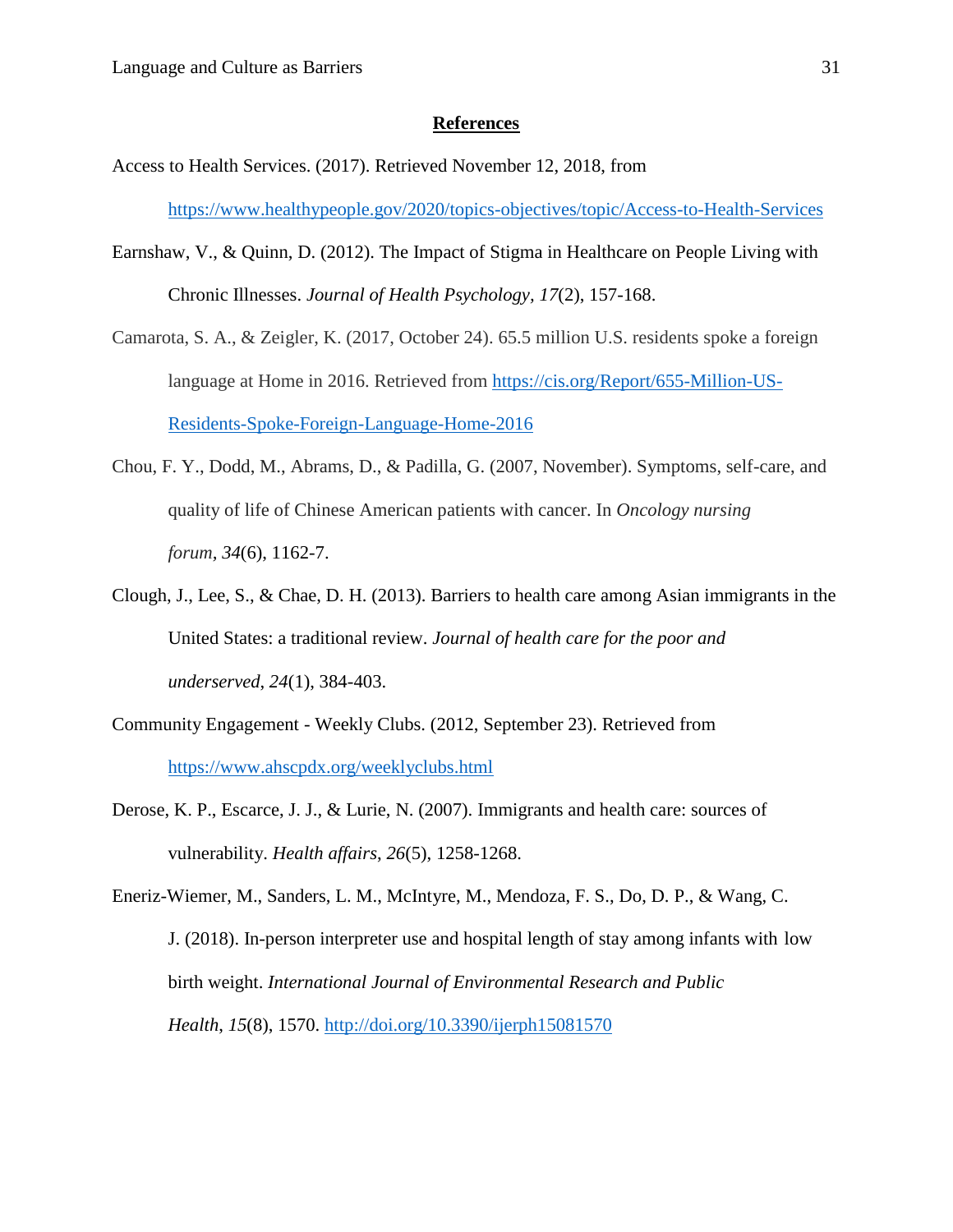- Flores, G. (2006). Language barriers to health care in the United States. *New England Journal of Medicine*, *355*(3), 229-231.
- Giacco, D., Matanov, A., & Priebe, S. (2014). Providing mental healthcare to immigrants: current challenges and new strategies. *Current opinion in psychiatry*, *27*(4), 282-288.
- Gulati, S., Watt, L., Shaw, N., Sung, L., Poureslami, I., Klaassen, R., . . . Klassen, A. (2012). Communication and language challenges experienced by Chinese and South Asian immigrant parents of children with cancer in Canada: Implications for health services delivery. *Pediatric Blood & Cancer, 58*(4), 572-578.
- Health Education. (2014). Retrieved from<https://www.chinesehospital-sf.org/health-education>

Health Literacy. (2018, December 18). Retrieved from [https://www.nih.gov/institutes-nih/nih-office-director/office-communications-public](https://www.nih.gov/institutes-nih/nih-office-director/office-communications-public-%09liaison/clear-communication/health-literacy)[liaison/clear-communication/health-literacy](https://www.nih.gov/institutes-nih/nih-office-director/office-communications-public-%09liaison/clear-communication/health-literacy)

Hernandez, T. (2015, February 05). A look at foreign-born populations in Oregon, Portland metro area. Retrieved from

[https://www.oregonlive.com/portland/index.ssf/2015/02/foreign-](https://www.oregonlive.com/portland/index.ssf/2015/02/foreign-%09born_populations_in_or.html)

born populations in or.html

- Jang, S. (2016). First-generation Korean immigrants' barriers to healthcare and their coping strategies in the US. *Social Science & Medicine, 168*, 93-100.
- Kim, W., & Keefe, R. H. (2010). Barriers to healthcare among Asian Americans. *Social Work in Public Health*, *25*(3-4), 286-295.
- Lee, C. A., Anderson, M. A., & Hill, P. D. (2006). Cultural sensitivity education for nurses: A pilot study. *The Journal of Continuing Education in Nursing*, *37*(3), 137-141.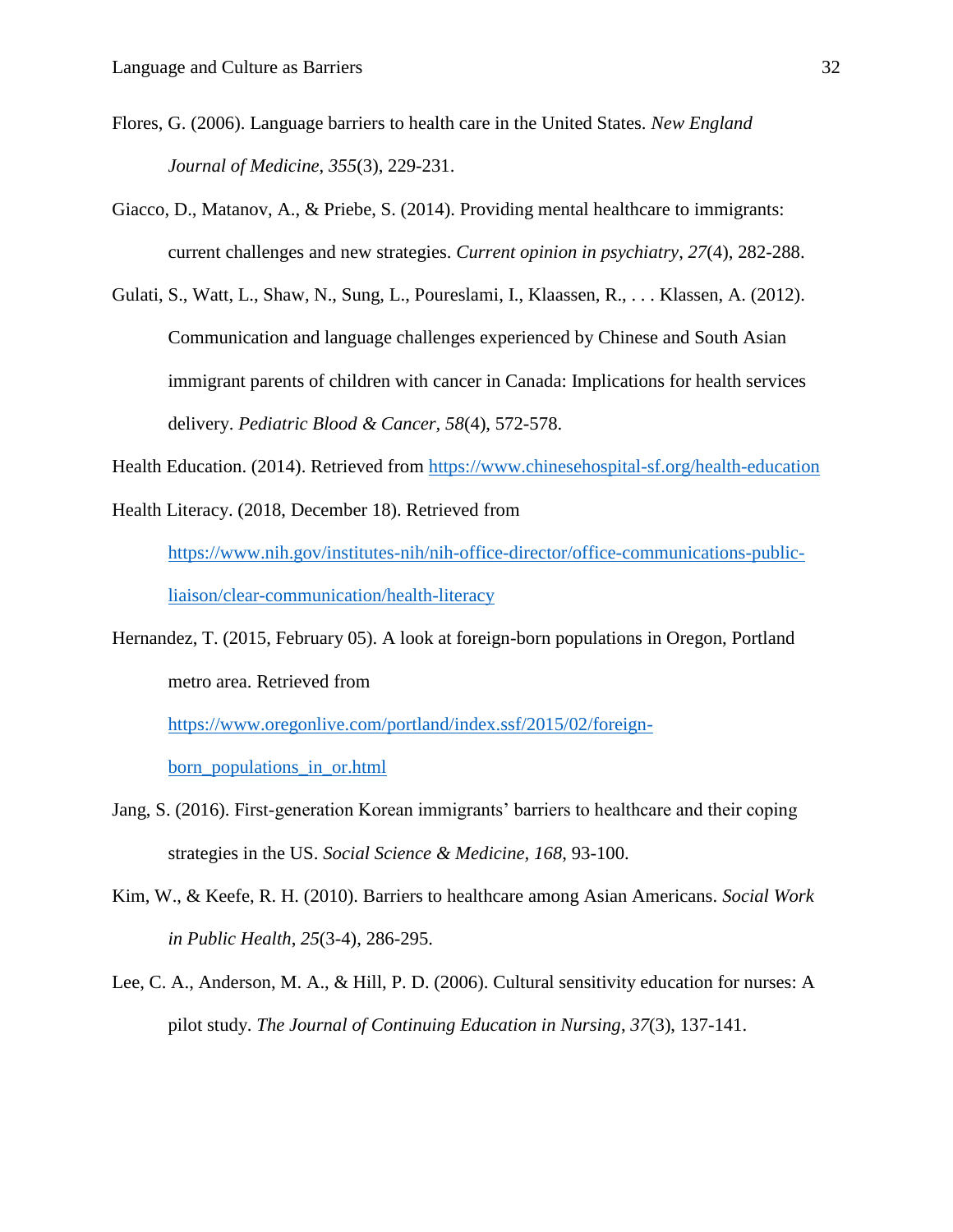- Lee, S., Martinez, G., Ma, G. X., Hsu, C. E., Robinson, E. S., Bawa, J., & Juon, H. S. (2010). Barriers to health care access in 13 Asian American communities. *AmericanJjournal of Health Behavior*, *34*(1), 21-30.
- Liang, W., Yuan, E., Mandelblatt, J., & Pasick, R. (2004). How Do Older Chinese Women View Health and Cancer Screening? Results from Focus Groups and Implications for Interventions. *Ethnicity & Health, 9*(3), 283-304.
- López, G., Bialik, K., & Radford, J. (2018, November 30). Key findings about U.S. immigrants. Retrieved from [http://www.pewresearch.org/fact-tank/2018/11/30/key](http://www.pewresearch.org/fact-tank/2018/11/30/key-%09findings-about-u-s-immigrants/)[findings-about-u-s-immigrants/](http://www.pewresearch.org/fact-tank/2018/11/30/key-%09findings-about-u-s-immigrants/)
- Majumdar, B., Browne, G., Roberts, J., & Carpio, B. (2004). Effects of cultural sensitivity training on health care provider attitudes and patient outcomes. *Journal of Nursing Scholarship*, *36*(2), 161-166.
- Ngo-Metzger, Q., Massagli, M. P., Clarridge, B. R., Manocchia, M., Davis, R. B., Iezzoni, L. I., & Phillips, R. S. (2003). Linguistic and cultural barriers to care. *Journal of general internal medicine*, *18*(1), 44-52.
- Taylor, V., Gregory Hislop, M., Bajdik, T., Teh, C., Lam, C., Acorda, W., . . . Yasui, L. (2011). Hepatitis B ESL Education for Asian Immigrants. *Journal of Community Health, 36*(1), 35-41.
- Tsoh, J., Sentell, Y., Gildengorin, T., Le, G., Chan, G., Fung, M., . . . Nguyen, A. (2016). Healthcare communication barriers and self-rated health in older Chinese American immigrants. *Journal of Community Health, 41*(4), 741-752.
- Vargas Pelaez, A. F., Ramirez, S. I., Valdes Sanchez, C., Piedra Abusharar, S., Romeu, J. C., Carmichael, C., …Silveyra, P. (2018). Implementing a medical student